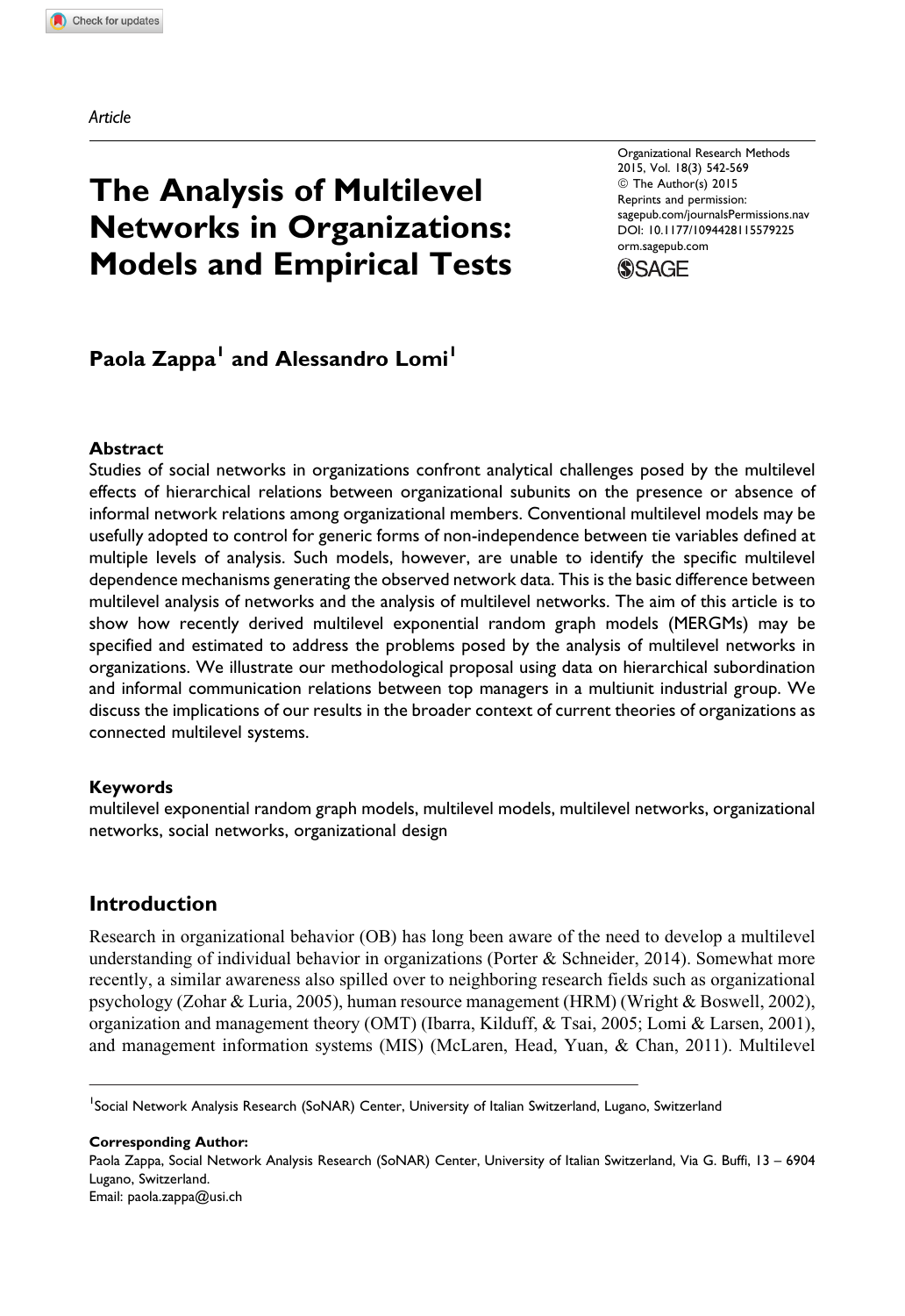models are now common also in studies of leadership (Yammarino, Dionne, Chun, & Dansereau, 2005) and in research on human and social capital (Oh, Labianca, & Chung, 2006; Ployhart & Moliterno, 2011). One consequence of these developments has been the progressive diffusion of multilevel research methods for studying organizations (Bliese, Chan, & Ployhart, 2007; Klein & Kozlowski, 2000; Scherbaum & Ferreter, 2009).

Despite this extensive organizational literature, developing models capable of capturing multilevel mechanisms has proved particularly elusive for researchers interested in social networks (Brass, Galaskiewicz, Greve, & Tsai, 2004). This state of affairs is surprising given the considerable body of organizational research contributed by social network perspectives (Borgatti & Foster, 2003; Brass, Labianca, Mehra, Halgin, & Borgatti, 2014; Moliterno & Mahony, 2011). As Contractor, Wasserman, and Faust observe (2006):

One of the key advantages of a network perspective is the ability to collect, collate, and study data at various levels of analysis... . However, for the purposes of analyses most network data are either transformed to a single level of analysis... which necessarily loses some of the richness in the data, or are analyzed separately at different levels of analysis thus precluding direct comparisons of theoretical influences at different levels. (p. 684)

In an attempt to address this analytical concern, models for the analysis of multilevel networks have been recently proposed within the more general analytical framework of exponential random graph models (ERGMs), a family of stochastic models for the analysis of social networks (Snijders, Pattison, Robins, & Handcock, 2006). Exponential random graph models allow examining networks at a single level of analysis. Multilevel exponential random graph models (MERGMs) add the possibility of testing hypotheses about how the presence of ties (i.e., social relations) among lower-level actors or units (e.g., among individuals) depend on the presence of ties among higher-level actors or units (e.g., among organizational subunits) (Wang, Robins, Pattison, & Lazega, 2013). This analytical framework would be clearly valuable in studying organizations where connected individuals are typically contained in more aggregate structures (subunits), which may themselves be connected through, for example, workflow or hierarchical relations. While alternative statistical models exist for studying organizational social networks, MERGMs are the only existing models that allow direct modeling of interdependences induced by known relational mechanisms. Common examples of such mechanisms include reciprocity (the tendency of individuals to prefer social relations characterized by mutuality) and transitivity (the tendency of individuals sharing partners to become directly connected).

MERGMs have not been developed specifically for studying networks within organizations. While ERGMs are becoming more common in organizational research (Lomi, Lusher, Pattison, & Robins, 2013), no empirical application is yet available where MERGMs are adopted for the analysis of social networks across multiple organizational levels. To the best of our knowledge, this article provides the first application of MERGMs to the analysis of intraorganizational relations.

Unlike more general multilevel models used in organizational research, MERGMs are crosssectional models derived specifically for tie variables: MERGMs are designed to test hypotheses about mechanisms underlying the presence of relations between individuals in organizations. MERGMs do not assume that interdependence between organizational members derives only from common membership in organizational subunits. More specifically, MERGMs recognize that organizational subunits such as, for example, divisions, subsidiaries, or project teams, have an internal structure and that members occupy differentiated positions in this structure. MERGMs also recognize that organizational subunits themselves may be connected, thus introducing important elements of realism in studies of organizational networks. Organizations are more than anything else hierarchical social systems with multiple and partially nested levels of action (March & Simon, 1958; Simon,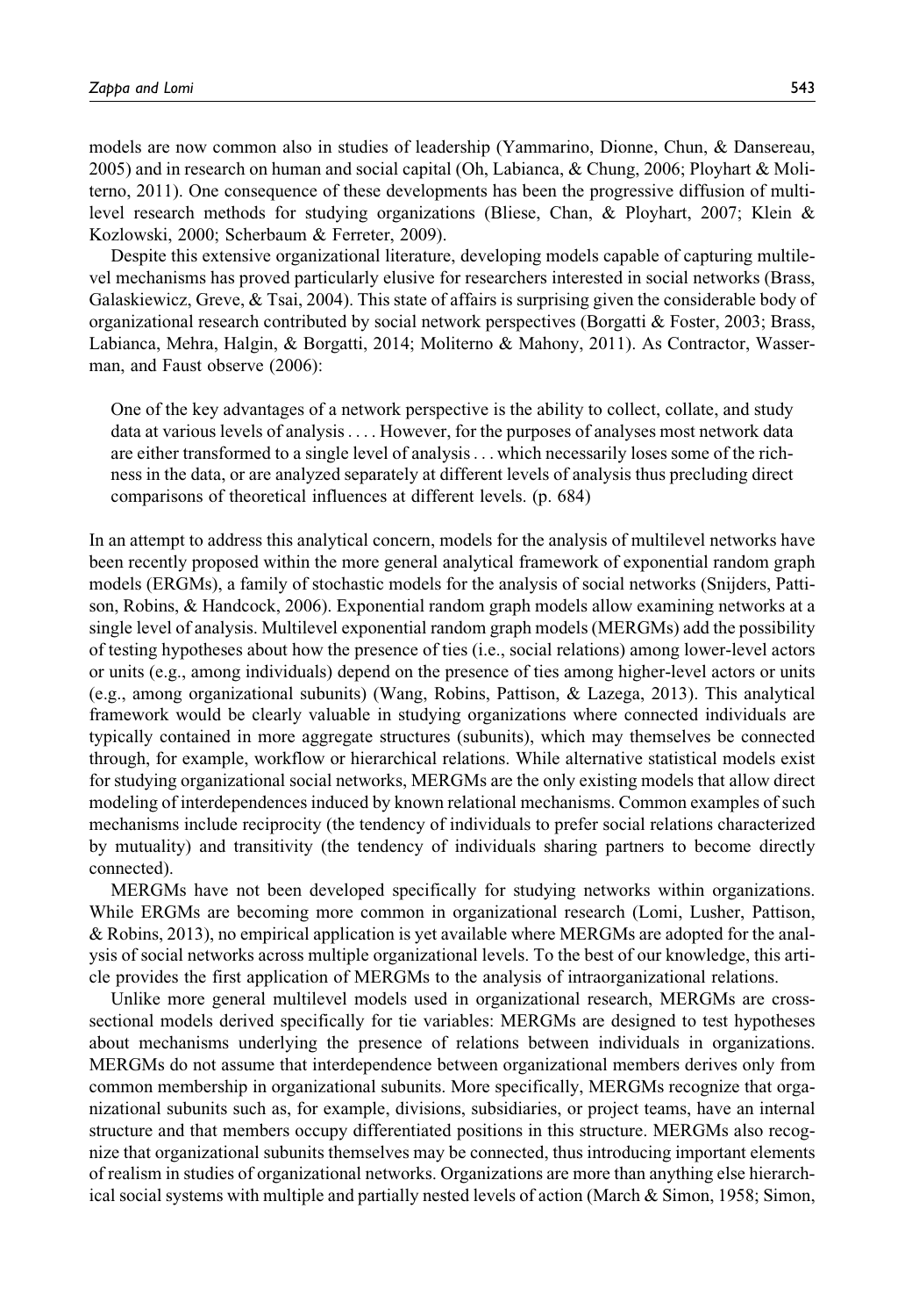1996). Perhaps the most obvious implication of adopting organizations as settings for studying social networks is that hierarchical elements shape the interaction among organizational members within but also across structural layers. For this reason, it is important to have available specialized models that may be specified to assess the influence that the structure of relations at one level exerts on the structure of relations at another level (Moliterno & Mahony, 2011).

In this article, we introduce MERGMs and illustrate how they may be useful to understand interpersonal networks of communication relations among the members of a top management team in a multiunit industrial group. In the empirical case study we present, subsidiary companies are the higher-level actors. Members of the top management team are the lower-level actors. We are interested in understanding the extent to which interpersonal communication relations crosscutting the boundaries of the subsidiaries (lower-level ties) are affected by hierarchical relations existing between the subsidiaries (higher-level ties). We clarify the difference between multilevel analysis of social networks and multilevel network analysis by providing a detailed guide to specification and empirical estimation of MERGMs.

Our more specific objective is to clarify the social and organizational mechanisms affecting the likelihood that informal communication networks will cross-cut the formal organizational boundaries encircling the subsidiary units. This objective is analytically important because research on social networks conducted at a single level is incapable of establishing the autonomy of informal boundary spanning interaction with respect to formal relations existing between organizational subunits containing the individuals. This objective is also substantively important given the farreaching implications of boundary crossing interaction for a variety of organizational outcomes (Burt, 2004; Hansen, 1999; Reagans & McEvily, 2003).

The article is organized as follows. In the next section, we outline the motivation for developing models for multilevel networks. In the third section, we introduce the MERGM class of models, define their main analytical components, and state their main underlying assumptions. In the fourth section, we describe the research design behind our empirical illustration. We briefly discuss the variables, the measures needed for the specification of the empirical model, and the computational approach for estimating and evaluating MERGMs. In the fifth section we report the empirical estimates and provide an overall diagnostic evaluation of the model. We conclude with a short discussion on the general usefulness, applicability, and limitations of MERGMs in organizational research.

# General Background and Motivation

# Multilevel Models in Organizations

Organizations are a prototypical example of hierarchical multilevel social system (Kozlowski & Klein, 2000). Until relatively recent times, however, this observation has not been accompanied by a parallel development of analytical approaches to the study of organizational behavior across multiple levels (Porter & Schneider, 2014). Thanks to advances in multilevel analysis, the situation is now rapidly changing within organization studies in general—and more specifically within the fields of organizational behavior, including leadership (Beal & Dawson, 2007; Bliese, Halverson, & Schriesheim, 2002; Hirst, Van Knippenberg, Chen, & Sacramento, 2011), human resource management (Bell, Towler, & Fisher, 2011), organizational communication (Monge & Contractor, 2003), and organization and management theory (Contractor et al., 2006).

In the typical organization, members are affiliated to internal subunits or work teams. Internal subunits and teams are part of companies. Companies (subsidiaries) in turn may be contained in larger multiunit corporate formations (Granovetter, 2005; Hofmann, 1997). Group factors produced by common membership in superordinate subunits are important sources of nonindependence in individual behavior. Because of the well-known statistical problems<sup>1</sup> caused by lack of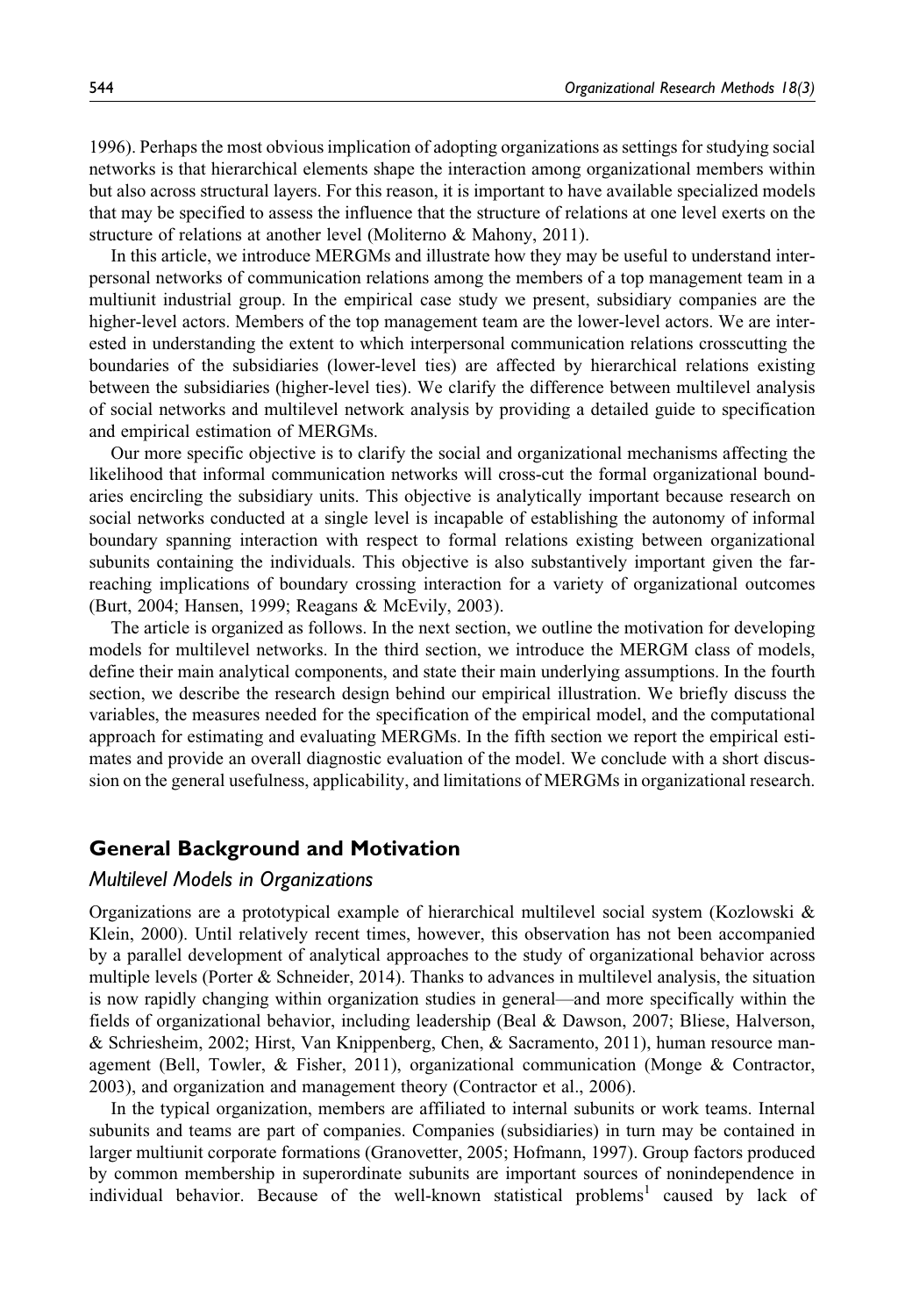Multilevel models specify a set of lower- and higher-level actor covariates that are expected to explain lower-level outcome variables. In order to capture the total variance of the outcome variable(s), multilevel models estimate regression coefficients of lower-level variables and model between-groups variation in an attempt to partial out the effect of the higher-level term (Hofmann, 1997). Various specifications have been introduced to deal with different data structures and research purposes (for a review, see Bryk & Raudenbush, 1992). A number of methods have been proposed to alleviate issues of endogeneity—a central problem in assessing causality (Antonakis, Bendahan, Jacquart, & Lalive, 2010).

Multilevel modeling techniques have been successfully applied to a considerable variety of organizational phenomena. In studies of leadership, for example, multilevel models have been adopted to assess the effect of common group factors (e.g., complexity, professionalism and culture) on leadership emergence and performance (Mumford, Antes, Caughron, & Friedrich, 2008). In the study of organizational socialization, team expectations and team performance have been shown to differently predict initial performance and performance improvement of newcomers (Chen, 2005). Despite these and related examples of successful organizational applications of multilevel models, the core insights of multilevel analysis does not extend directly to the analysis of multilevel networks. This is the main motivation for recent attempts to develop the specialized models for the analysis of multilevel networks that we discuss in this article.

#### Networks in Organizations

Over the past two decades or so, organizational and management research has emphasized the multiple roles that social networks play in organizations (Borgatti & Forster, 2003; Brass et al., 2004; Carpenter, Li, & Jiang, 2012). For example, research in organizational behavior instructs us that organizational members with high self-monitoring tendencies are more likely to occupy central positions in organizational networks (Mehra, Kilduff, & Brass, 2001) and that innovative ideas are more likely to originate with individuals occupying boundary spanning roles—or network positions connecting disjoint third parties (Burt, 2004).

More generally, the presence and absence of relations between organizational members has been shown to be systematically associated to important interpersonal differences in productivity (Reagans & Zuckerman, 2001), resources (Podolny & Baron, 1997), reputation (Kilduff & Krackhardt, 1994), propensity to innovate (Hansen, 1999), power (Brass & Burkhardt, 1993), and autonomy (Burt, 1992).

Networks exist at different organizational levels. Within-organization networks may be observed between individuals, subunits, teams, departments, or subsidiaries (Borgatti  $\&$  Forster, 2003). Most available studies have analyzed these networks separately, typically ignoring the possible existence of dependencies across levels—multilevel network dependencies.

Because lower-level actors are nested in higher-level actors (groups in standard multilevel modeling), relations between lower-level actors are nested in higher-level relations. Not surprisingly, awareness is increasing of the need to devote attention to antecedents and consequences of multilevel networks of this kind (Baum & Ingram, 2002; Brass, 2000; Brass et al., 2004; Oh et al., 2006).

Analyzing multilevel network systems involves specifying ''how an observed network structure at one level of the system of organizational networks relates to network structures and effects at higher or lower levels of the system" (Moliterno & Mahony, 2011, p. 443). Building on this view, models for multilevel networks specify how relations between individuals in organizations are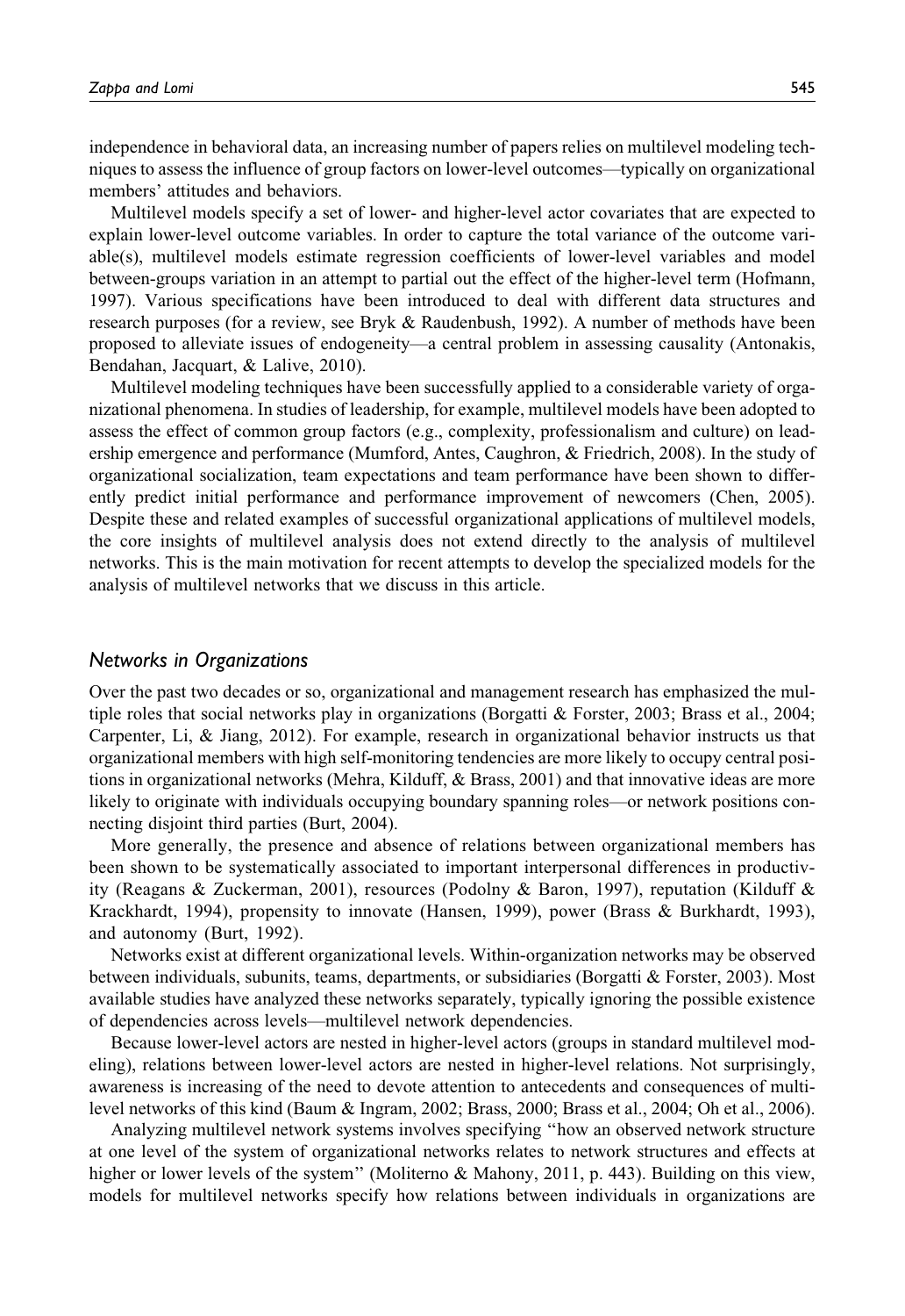shaped by (1) their joint membership in more aggregate units and (2) the presence of relations between such units. Multilevel network models of this kind would have wide applicability.

Studies of leadership, for example, frequently apply a relational framework to identify emergent leaders, defined as organizational members recognized and nominated as leaders by their network peers (Balkundi & Kilduff, 2006). Similarly, studies of organizational reputation demonstrate that perceived network connections to prominent friends increase the reputation of individuals for high performance (Kilduff & Krackhardt, 1994). Despite the apparent validity of these results, a detailed analysis of the organizational setting would be needed to rule out the possibility that individual outcomes (e.g., leadership or reputation) are a consequence of membership in subunits occupying a specific position in the network of formal hierarchical reporting relations or in the workflow network. Without such assessment, it may be misleading to associate measures of leadership or reputation exclusively to personal characteristics or positions that individuals occupy in informal social networks within their subunits (Carson, Tesluk, & Marrone, 2007).

In summary, the multilevel character of interpersonal networks within organizations makes it necessary to develop a multilevel understanding of social networks, particularly—although not exclusively—when they are observed in intraorganizational contexts. Such understanding requires specification of specialized models for multilevel networks of the kind we illustrate in the empirical part of the article. Before we do so, however, we need to clarify the fundamental differences between multilevel models for networks and models for multilevel networks. The first class of models has found wide application in the study of organizational behavior (Rousseau, 1985) and consists of standard hierarchical linear models (HLMs), which specify relational characteristics of individuals—affiliated to different subunits—within their own network and, possibly, characteristics of individuals and subunits as predictors of individual behavior (Li, 2013). The second class of models is more recent and significantly less developed. We discuss these models next.

# Models for Multilevel Networks in Organizations

The models for multilevel networks differ from standard multilevel models in at least two respects. First, multilevel network models take relations, rather than actors, as the focal element of analysis (Brass, 2000)—namely, as the outcome variable. Network models are models for tie variables. Their main objective is to explain the presence or absence of ties between lower-level actors contained in more aggregate units—namely, higher-level actors—that may themselves be connected. As such, network models are not general purpose models. They are useful only insofar as one pursues specific analytical objectives requiring estimation of the probability of observing a tie between two actors.

Second, multilevel network models are defined by hypothesis about interdependence among tie variables specified at different levels of analysis. The predictors of the outcome tie variable are local configurations of network ties. Local configurations represent relational mechanisms—like reciprocity and transitivity, mentioned previously—and are defined across multiple levels (Wang, Robins, Pattison, & Lazega, 2013). The objective of multilevel network models is to assess the effect of higher-level predictors on the probability of observing a network tie rather than estimating between group variations (Bryk & Raudenbush, 1992).

Because of these differences, standard multilevel statistical models (HLMs) apply only imperfectly to multilevel network problems. Available multilevel models can be adapted to social networks because they can control for the effect of (lower- and higher-level) relational predictors like centrality measures on lower-level behaviors. This approach can successfully deal with endogeneity and other vexing statistical issues, as Li (2013) shows in a comprehensive review on regression methods applied to network data. However, conventional multilevel models typically adopted in the study of organizations would be of limited assistance in examining network interdependences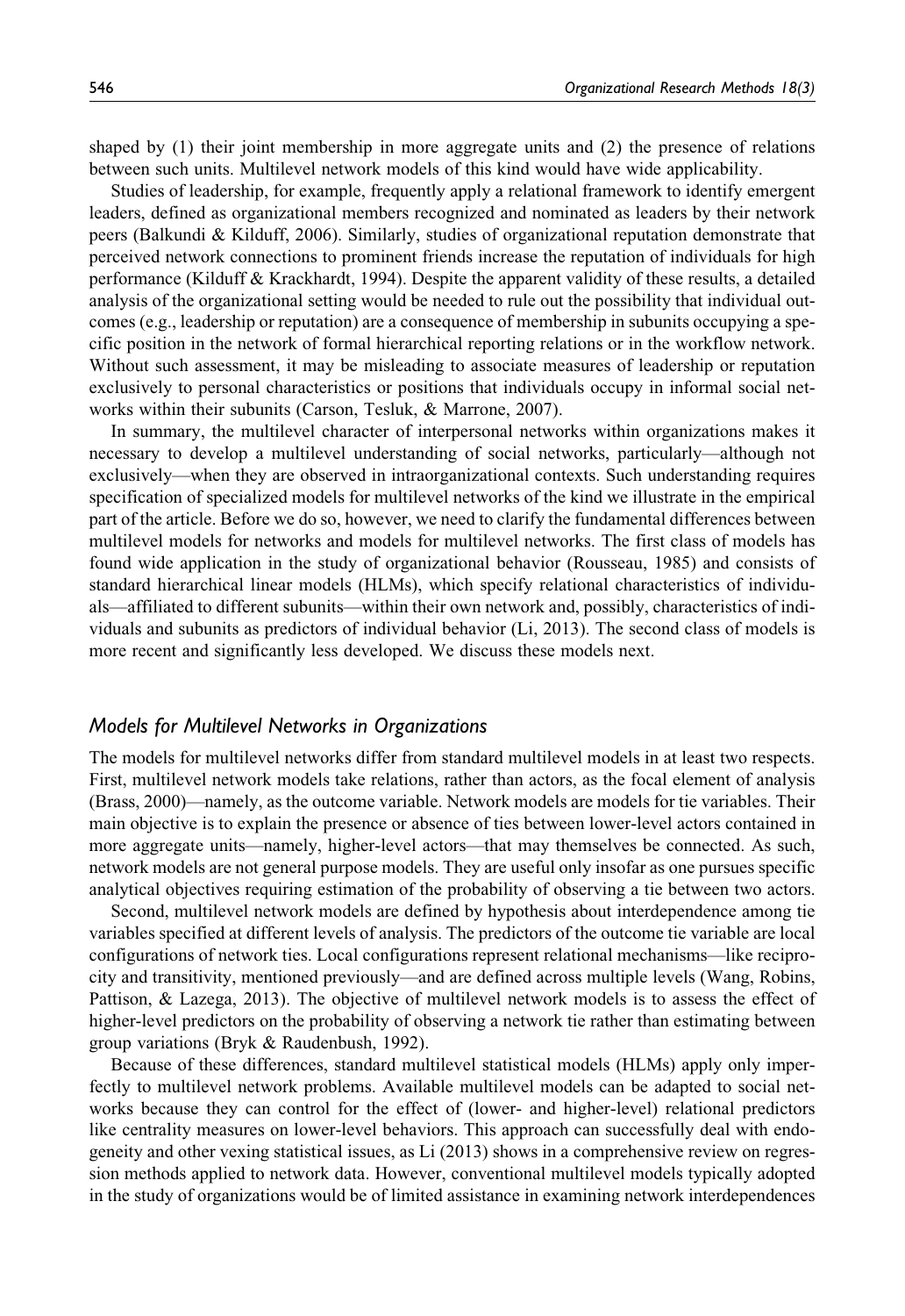|                | <b>Multilevel Analysis</b>                                                                                                           | <b>Multilevel Analysis</b><br>of Networks                                                                                                                                                                                    | Multilevel Network Analysis                                                                                              |
|----------------|--------------------------------------------------------------------------------------------------------------------------------------|------------------------------------------------------------------------------------------------------------------------------------------------------------------------------------------------------------------------------|--------------------------------------------------------------------------------------------------------------------------|
| Object         | Assessing the dependence<br>of a lower-level actors'<br>behavior on lower- and<br>higher-level actors'<br>individual characteristics | Assessing the dependence of Assessing the<br>a lower-level actors'<br>behavior on lower-level<br>actors' individual and<br><b>RELATIONAL</b><br>characteristics and on<br>higher-level actors'<br>individual characteristics | interdependence between<br><b>RELATIONAL</b><br>characteristics of lower-<br>and higher-level actors                     |
| Model          | <b>HLMs</b>                                                                                                                          | <b>HLMs with network</b><br>measures of lower-level<br>actors' position as<br>predictors                                                                                                                                     | <b>MERGMs</b>                                                                                                            |
| Data structure | A vector for a lower-level<br>actors' outcome variable<br>and a set of vectors for<br>lower- and higher-level<br>actors' variables   | A vector for a lower-level<br>actors' outcome variable<br>and a set of vectors for<br>lower- and higher-level<br>actors' variables                                                                                           | A set of vectors for lower-<br>and higher-level actors'<br>variables<br>A binary square matrix<br>representing a higher- |
|                | A vector for a variable<br>representing affiliation of<br>lower- to higher-level<br>actors                                           | A binary square matrix<br>representing a lower-level<br>network (then converted<br>into a set of vectors for<br>relational variables)                                                                                        | level network and a binary<br>square matrix<br>representing a lower-<br>level network<br>A rectangular matrix            |
|                |                                                                                                                                      | A vector for a variable<br>representing affiliation of<br>lower- to higher-level<br>actors                                                                                                                                   | representing affiliation of<br>lower- to higher-level<br>actors                                                          |
|                | Possible extensions Treatment of panel data                                                                                          | Treatment of panel data                                                                                                                                                                                                      | Cross-sectional data only                                                                                                |

Table 1. Comparison Between Models for Multilevel Analysis, Multilevel Analysis of Networks, and Multilevel Network Analysis.

Note: In multilevel analysis and multilevel analysis of networks models can be specified so that they include either fixed or random effects.  $HLMs$  = hierarchical linear models; MERGMs = multilevel exponential random graph models.

across levels as such models do not allow specification and identification of the form that such interdependences might take (see Table 1).

With respect to multilevel issues, as Lazega, Jourda, Mounier, and Stofer (2008) put it: ''Although the multilevel dimension is intrinsic to the analysis of social networks, the analysis of relationship between structures of different levels remains underdeveloped'' (p. 160). Most of the empirical studies available have relied on various forms of simplification of the data structure in order to account for multilevel effects.

The typical approach consists in reducing a multilevel network to a single-level network, with a set of actors (individuals or subunits) and two relations among them, to analyze the resulting network with standard social network analysis methods. Fernandez (1991), for example, in a study on emergent leadership, represents the formal hierarchical structure among divisions of a multiunit organization—which is an inherently interunit relation (Hansen, 1999)—in a fine-grained way, as the ''reporting to'' relation among organizational members affiliated to the various divisions. He analyzes this relation together with informal relation of ''respect'' and ''friendship.'' By contrast, Tsai (2002), in examining cooperation and competition within a multiunit organization, represents informal knowledge sharing as a relation between subunits and examines it together with formal cooperation ties. By assuming that relations are isomorphic across levels (Rousseau, 1985), this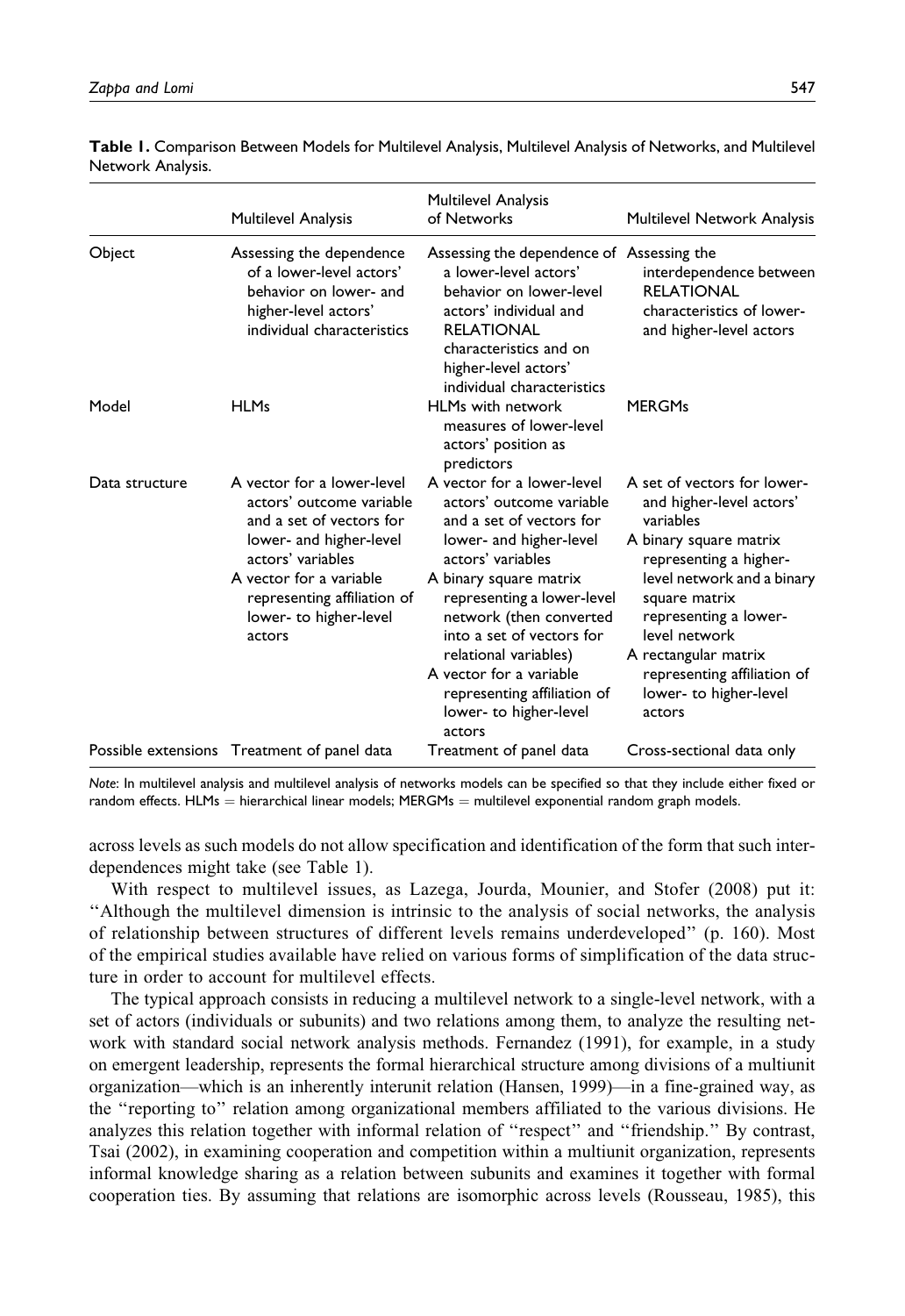approach disregards the multilevel nature of the data structure. In doing so, this approach is likely to alter the relationships in the data and to increase the risk of misspecification or other statistical issues well documented in multilevel modeling (Hofmann, 1997; Rousseau, 1985).

# Multilevel Exponential Random Graph Models

# The Structure of Multilevel Networks

ERGMs are becoming increasingly common in studies of inter- and intra-organizational relations (Lusher, Koskinen, & Robins, 2013). The ERGM framework allows investigating the development of networks and, mainly, structural ''patterns and precursors of network formation'' (Carpenter et al., 2012, p. 1340). For instance, Srivastava and Banaji (2011) apply ERGMs to assess the association between self-related cognition and tendency to collaborate in a biotechnology company.

MERGMs (Wang, Robins, Pattison, & Lazega, 2013) are a new class of ERGMs specifically designed for the analysis of multilevel social networks. They are currently the only available method for the analysis of multilevel networks.

ERGMs—and MERGMs—have a common origin in logistic regression but differ markedly from standard logistic regression techniques typically used to model network ties. While standard regression models require independence of observations, ERGMs are designed for network data, whose observations (i.e., the ties) are linked by complex interdependencies (Pattison & Robins, 2002). ERGMs provide a more direct methodological solution to the lack of independence problem that is unavoidable in network data (Snijders et al., 2006). The purpose of ERGMs is not to control endogenous interdependence between tie variables but, rather, to model directly the underlying mechanisms responsible for observed interdependencies among network ties.

#### Multilevel Network Data

MERGMs have been derived for cross-sectional analysis of tie variables. They are less useful if one is interested in modeling nonrelational behavioral variables or in identifying how different levels account for variance in individual behavior. In their current version, MERGMs may be specified only for two-level networks. Like ERGMs from which they are derived, MERGMs are models for complete (rather than ego-centered) networks (Lusher et al., 2013). The central question that MERGMs may help to address is: How are relations between lower-level actors (e.g., organizational members) affected by the presence of connections between higher-level actors (e.g., organizational subunits) containing them? To the extent that relations between organizational subunits are mandated (or ''formal'') and relations between organizational members are emergent (or ''informal''), MERGMs may be adopted to address questions about the extent to which latter kind of relations in organizations are actually independent from the former. According to McEvily, Soda, and Tortoriello (2014), this is an important question that is rarely asked in empirical studies of social networks in organizations. This is the case, in part, because appropriate analytical approaches have been unavailable until very recently.

The setting that is typically appropriate for an analysis of multilevel networks involves a multiunit organization whose members are affiliated to at least one subunit—where subunits may be divisions, functions, work teams, projects, or subsidiaries. Organizations are of different size. In published papers based on ERGMs, the number of network actors ranges from very small—around 30 (Snijders et al., 2006)—to fairly large—around 1,700 (Goodreau, 2007).

Network relations of interest are defined among organizational members and among organizational subunits and may have several contents. In the example that we present in the following section of the paper, organizational members are managers of a multiunit organization,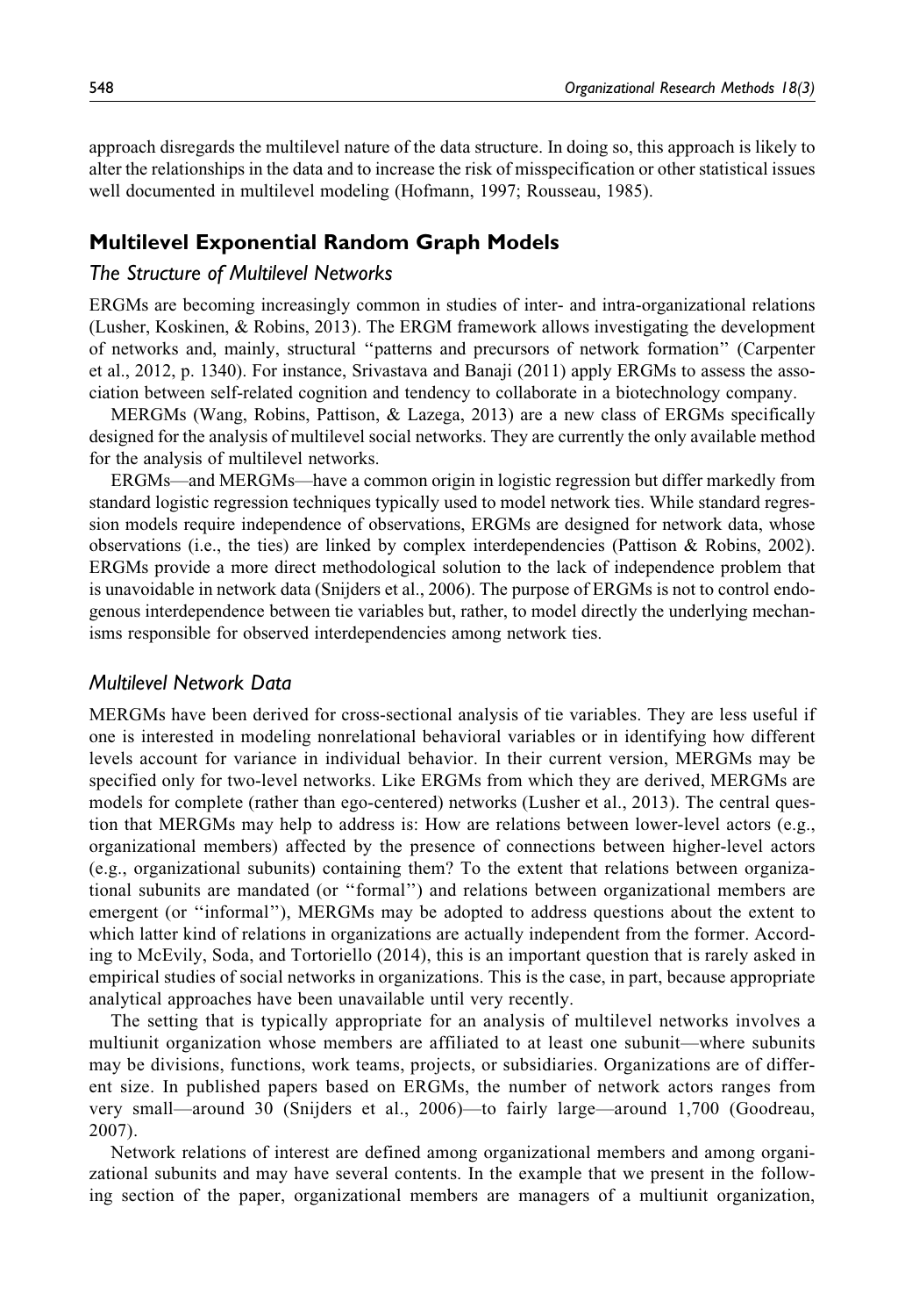

Figure 1. Multilevel empirical network. Squares denote organizational subunits – subsidiary companies (U) in our data –. Circles denote individuals – managers (P) in our data –. Dashed black ties are relations of hierarchical subordination between pairs of subunits (A). Solid black ties are informal communication relations between pairs of individuals (B). Grey ties are affiliation relations of individuals to subunits (X).

organizational subunits are the subsidiary units of the organization, network ties among members are an informal communication relation on work-related matters, while network ties among subunits are a hierarchical subordination relation. Examples of relations among organizational members include also advice seeking/giving, trust, and knowledge searching, transferring, and sharing. Examples of relations among organizational subunits include workflow, reporting, and various types of resource dependencies.

Multilevel network analysis starts with the identification of a set of lower-level actors  $P$  (e.g., organizational members), an affiliation set  $U$  (e.g., organizational subunits), and observations of network ties  $(R)$  within and between elements of these sets. Suppose that  $P$  is the set of organizational members and that  $\bm{B}$  is a binary social relation defined between them (where  $\bm{B}$  stands for relations defined between lower-level actors). Suppose, further, that  $U$  is a set of organizational subunits and that  $A$  is a binary relation defined between them (where  $A$  stands for relations defined between higher-level actors). Finally, suppose that  $X (= P \times U)$  is a bipartite binary association between elements of  $P$  and elements of  $U$  (where  $X$  stands for relations defined between actors across different levels). Then a multilevel network is simply a tuple  $M = [P, U, B, A, X]$ . To fix ideas, in the case study we develop in the empirical part of the study  $P$  is the set of top managers in a multiunit group and  $\bf{B}$  is the network of informal communication observed between them.  $\bf{U}$  is the set of subsidiary companies to which the different managers are affiliated, and  $\vec{A}$  is a relation of hierarchical subordination defined between the subsidiaries. Finally,  $X$  is a binary cross-level relation affiliating managers to subsidiary companies.

In the empirical example we develop next, we also collected data on attributes that may affect the likelihood of observing network relations within and across network levels.

Figure 1 reports a network diagram of the data we analyze in the empirical part of the article. Squares are subsidiary companies  $(U)$ . Circles are managers  $(P)$ . Dashed black ties are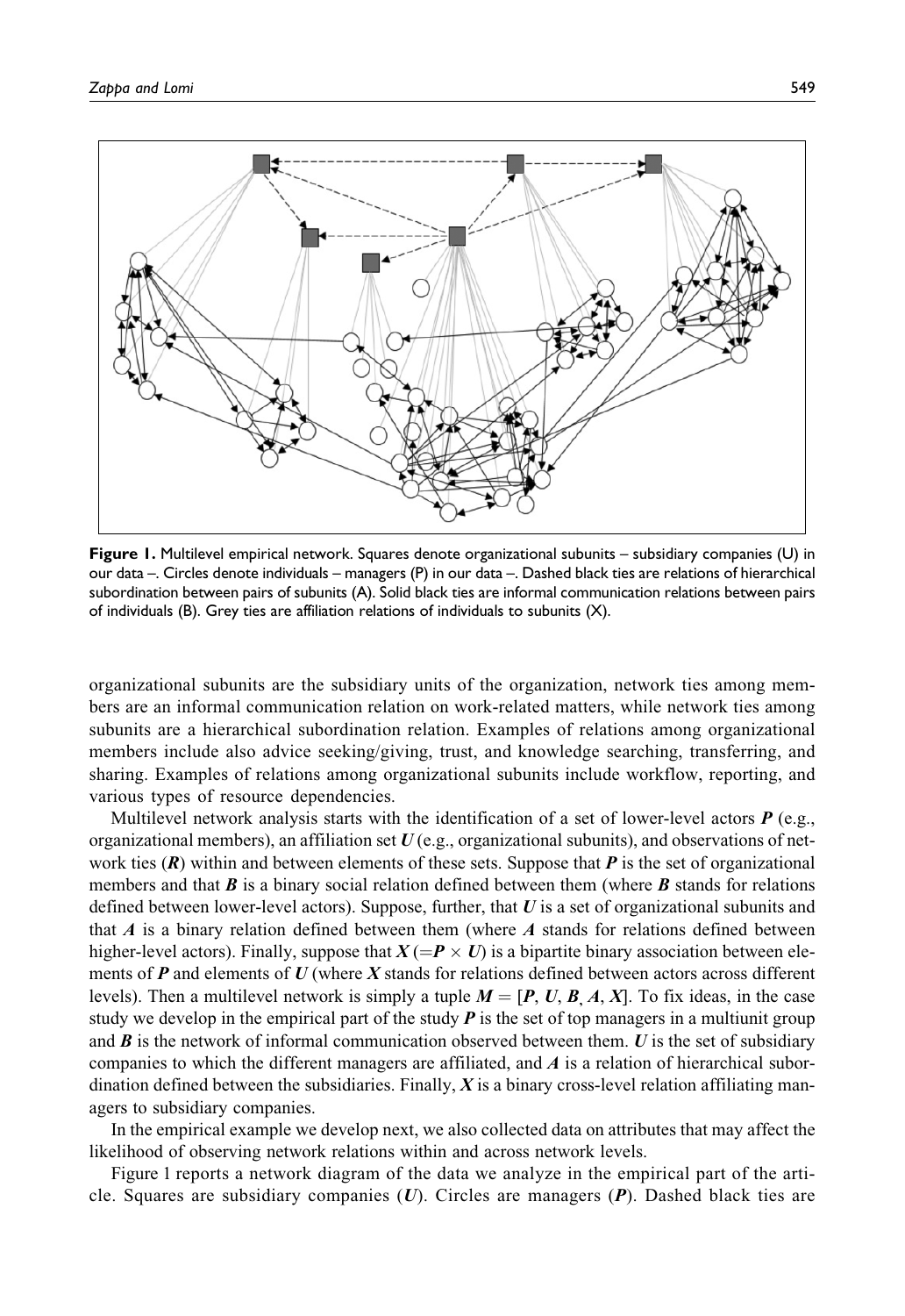relations of hierarchical subordination between pairs of subsidiary companies (A). Solid black ties are informal communication relations between pairs of managers  $(B)$ . An arrow signals the direction of the network tie. Grey links are affiliation ties of managers to subsidiaries  $(X)$ .

# Model Definition and Notation

Assume that M is a multilevel network consisting of  $i = 1, \ldots, j, \ldots, v$  lower-level actors (P) and  $l = 1, \ldots k, \ldots, u$  higher-level actors (U).  $M_{ij}$ —the generic network tie between i and j—is conceived as a random variable with observed value  $m_{ij}$ .  $M_{ij} = 1$  if there is a tie from *i* to *j* and  $M_{ii} = 0$  otherwise.

MERGMs model the probability that a tie from  $i$  to  $j$  exists (so, a binary response variable) as a linear function—in logit form—of predictors. Each predictor corresponds to a network configuration—namely, a small subset of ties involving i, and capturing a relational mechanism (or social process, as a synonym) going on around i and assumed to generate the predicted tie  $m_{ii}$ .

The MERGM formulation looks similar to binary logistic regression, with the main difference that the same tie is present on both sides of the equation and in multiple predictors.<sup>2</sup> Each configuration may be associated with a parameter that can be estimated from data. This is a crucial difference between MERGMs and HLMs with random (varying across higher-level actors) or fixed (constant across higher-level actors) effects. HLMs can control for generic forms of dependence but cannot model them directly (Hofmann, 1997). For example, HLMs can control for the lack of dependence induced by social mechanisms, such as—for example—reciprocity or transitivity. HLMs, however, cannot *model* these mechanisms directly.

MERGMs may be specified as:

$$
\Pr(M = m|Y = y) = \frac{1}{\kappa(\theta)} \exp \sum_{Q} \left\{ a_{Q} z_{Q}^{T}(m) + \theta_{Q} z_{Q}^{T}(m, y) \right\} \tag{1}
$$

where:

- *M* is the set of all possible multilevel networks of size ( $v \times u$ ) and *m* is the observed network. M can be thought of as the matrix of all the random variables  $M_{ij}$ , with observed value m.
- Y is a set of vectors of individual- and subunit-specific characteristics and  $y$  is the observed set.
- Q indicates the potential network configurations—as discussed in the next section (Robins, Elliott, & Pattison, 2001). The summation  $\Sigma$  is over all different configurations included in the model.
- $z_Q(m) = \sum_{m}$  $\overline{u}$  $\prod_{M_{ij\in\mathcal{Q}}} m_{ij}$  are structural and  $z_{\mathcal{Q}}(m, y) = \sum_{m}$  $\overline{u}$  $\prod_{M_{ij\in\mathcal{Q}}} m_{ij} y_i$  are covariate network statistics corresponding to configuration Q. The statistics count, for each actor in the network, the num-

ber of configurations of each type in which the actor is involved—for example, the number of reciprocal ties including actor i.

 $a<sub>O</sub>$  are structural and  $\theta<sub>O</sub>$  covariate parameters corresponding to configuration Q. The parameters can be interpreted as ''conditional'' log-odds of logistic regression and converted into odds and binary probabilities. A large and positive (negative) parameter estimate implies that the network contains more (less) configurations of that kind than those expected by chance. According to the tie interdependence assumption, a possible tie between two actors  $i$  and  $j$  is assumed to be contingent—formally, "conditionally dependent"—on any other tie involving  $i$  or  $j$ . The same assumption applies, therefore, to the statistics involving  $i$  and  $j$ . Also each parameter cannot be interpreted as an independent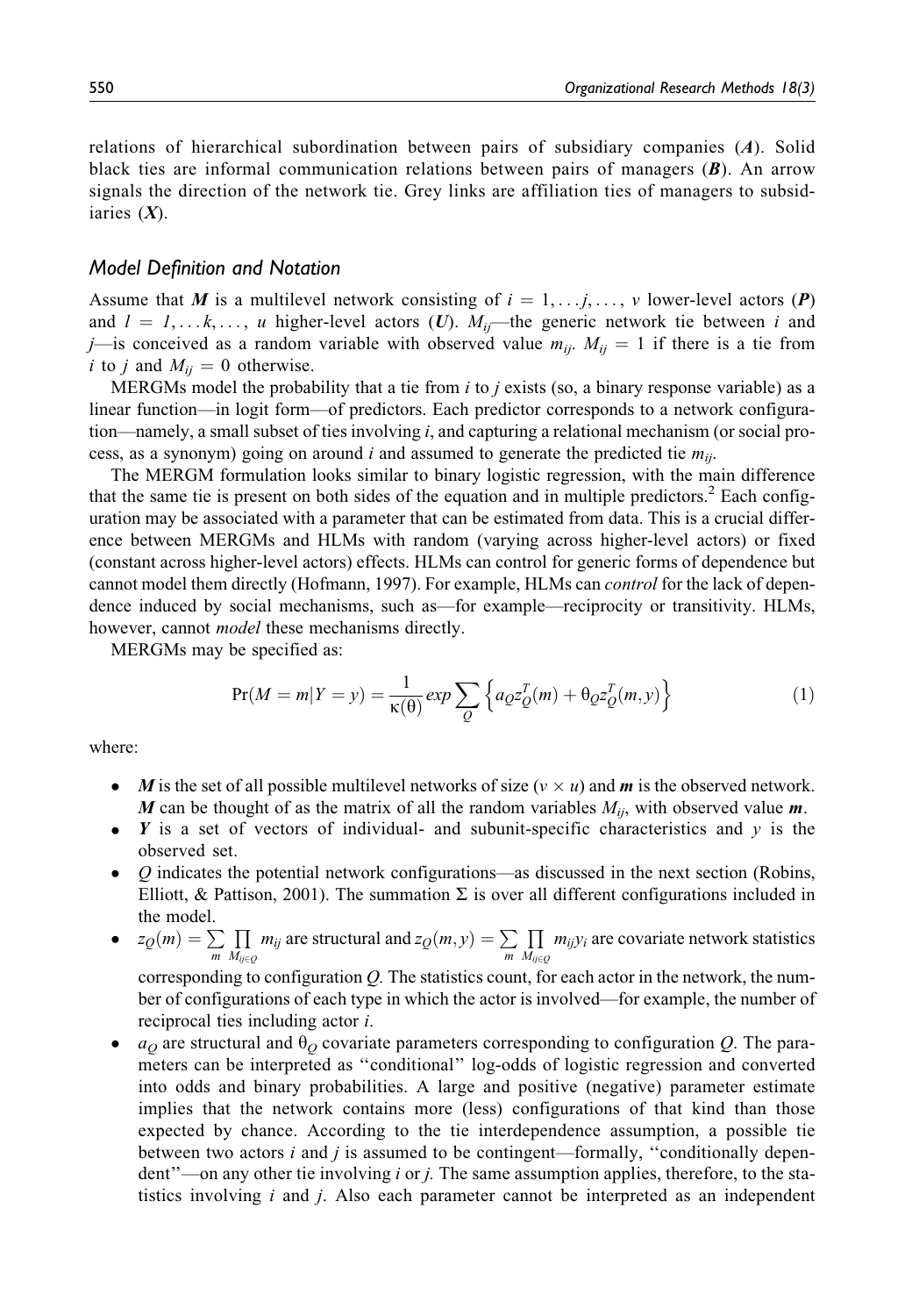predictor but is conceived as ''conditional on (the presence and value of) the others'' (Robins, Snijders, Wang, Handcock, & Pattison, 2007).

•  $\kappa(\theta)$  is a normalizing constant included to ensure that the sum of probabilities in (1) over all possible m equals 1.

Equation 1 describes a general probability distribution of networks. It assumes that the probability of observing the empirical multilevel network structure depends on a small set of configurations, typically included according to theoretical assumptions on actor relational behavior in the context under examination (Wang, Robins, Pattison, & Lazega, 2013).

# Network Configurations Within and Across Levels

Structural configurations are a distinctive feature of ERGMs and consist of a small subset of ties (Snijders et al., 2006). The analytical objective of ERGMs is to estimate the incidence of these configurations on the probability of observing network ties between two actors. These configurations represent the interdependences between ties that standard statistical models usually ignore by either treating them as part of the error term (and then correcting generically the standard errors) or including them as individual attributes—such as, for example, centrality, reciprocity, or brokerage measures (Li, 2013). None of these common model building strategies can capture the underlying mechanisms of tie formation that ERGMs explicitly specify.

The vector of structural statistics  $z<sub>O</sub>(m)$  may include three level-specific configurations:

1a. Lower-level configurations investigate relations within the lower-level network  $\bm{B}$ , namely,  $z<sub>O</sub>(b)$ , accounting for various characteristics of the interaction between individuals (Snijders et al., 2006). Published organization research based on ERGMs typically includes the specification of these configurations only (Srivastava & Banaji, 2011). The configurations used in the empirical exercise are reported later in the paper in Table 4.

The higher-level configurations are the core part of MERGMs (Wang, Robins, Pattison, & Lazega, 2013). These configurations model relations between hierarchical levels and are:

- 2a. Configurations accounting for the group effect—namely, the tendency of organizational members assigned to the same subunit(s) to interact with one another. Formally, these statistics link the network X to the lower-level network **B**—namely,  $z<sub>O</sub>(b, x)$ .
- 3a. Configurations ''express[ing] tendencies for structural [configurations] to be associated across both levels simultaneously'' (Wang, Robins, Pattison, & Lazega, 2013, p. 99). These configurations involve all the three networks—namely,  $z<sub>O</sub>(a, x, b)$  – and are labeled as ''cross-level'' because include both lower-level and higher-level ties. These configurations allow probabilistic assessment of whether the position of organizational members in the interpersonal network or the ties between organizational members may be linked to the position of their subunits in the interunit network or to the ties between subunits.

The higher-level configurations used in the empirical exercise are reported later in the paper in Table 5.

Covariate configurations include actor characteristics (Robins et al., 2001; Wang, Robins, Pattison, Lazega, & Jourda, 2013), specified as attributes of each actor or similarities between pairs of connected actors. Similarly to the vector of structural configurations, the vector of covariate configurations  $z<sub>O</sub>(m, y)$  includes:

1b. Configurations accounting for the influence of organizational member  $(y^B)$  attributes on interaction in network **B**—namely,  $z_Q(b, y^B)$ . These configurations may be specified to test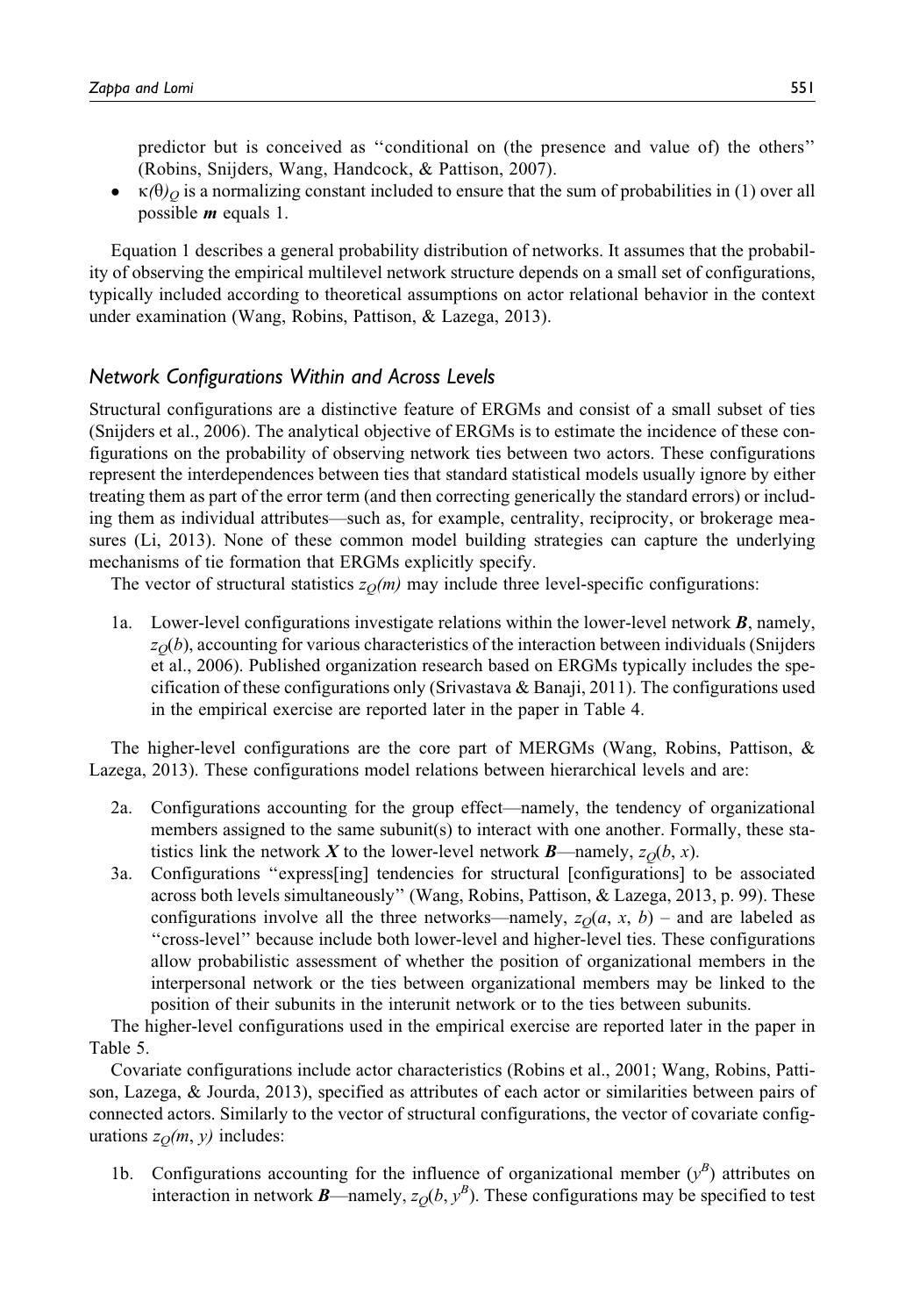whether organizational members are more likely to interact with others if they have some attributes or are similar to others in some attributes.

- 2b. Configurations accounting for the interdependence between lower-level and affiliation networks—namely,  $z_Q(b, x, y^B)$ . These configurations may be specified to test whether organizational members assigned to the same subunit are more likely to interact with one another if they have or are similar in some attributes.
- 3b. Configurations accounting for the influence of subunit attributes or organizational member attributes on the interdependence between lower- and higher-level ties—namely,  $z<sub>O</sub>(a, b, x,$  $y^A$ ,  $y^B$ ). These configurations may be specified to test whether the association between interpersonal and interunit ties mentioned previously are more likely when organizational members or subunits have some attributes or are similar, respectively, to other organizational members/subunits in some attributes.

The lower- and higher-level covariate configurations used in the empirical exercise are reported later in the paper in Table 6.

# Empirical Illustration

In the next section, we situate the model just discussed in the context of an analysis of knowledge sharing in a multiunit industrial company with five organizational subunits (subsidiary units or subsidiaries from now on). This organizational setting provides ideal testing grounds for the analysis of multilevel networks because: (a) Subsidiaries are designed to be repositories of specialized knowledge, (b) individuals across subsidiaries establish informal networks of communication relations to mobilize knowledge resources across organizational boundaries and have access to diversified knowledge, and (c) subsidiaries are connected by hierarchical reporting relations, which represent the formal organizational structure (Argote, McEvily, & Reagans, 2003; Tushman, 1977).

The main goal of the analysis is to assess how the formal organizational structure sustains (or constrains) information sharing across organizational boundaries. More specifically we ask: How autonomous are boundary spanning ties? In other words, does informal interpersonal interaction span subsidiary boundaries *independent of* the formal hierarchy of relations existing between subsidiaries? Does the position (and therefore the role) of a subsidiary within the formal organizational structure make its members particularly active or attractive in informal interaction and thus contribute to explain individuals' position (and role) in information sharing? Finally, how do patterns of hierarchical relations linking the subsidiaries affect interpersonal interaction? These questions are at the heart of current research investigating the coupling/decoupling of formal and informal relations (Kleinbaum, Stuart, & Tushman, 2013; McEvily et al., 2014) and trying to link properties of social networks to relevant organizational outcomes like innovation and performance (Burt, 2004; Dokko, Kane, & Tortoriello, 2014; Tsai, 2001). As we demonstrate in the empirical example that we present next, these questions can be answered convincingly only by assuming—and testing—specific forms of multilevel network relations linking individuals, organizational subunits, and individuals and organizational subunits.

# Research Design

## Data

We studied an international multiunit industrial group active in the design, manufacturing, and sale of leisure motor yachts. The group consists of subsidiary units, and each organizational member is unambiguously and uniquely assigned to one subsidiary. Since the subsidiaries act as quasiindependent companies and occupy different market positions, coordination and collaboration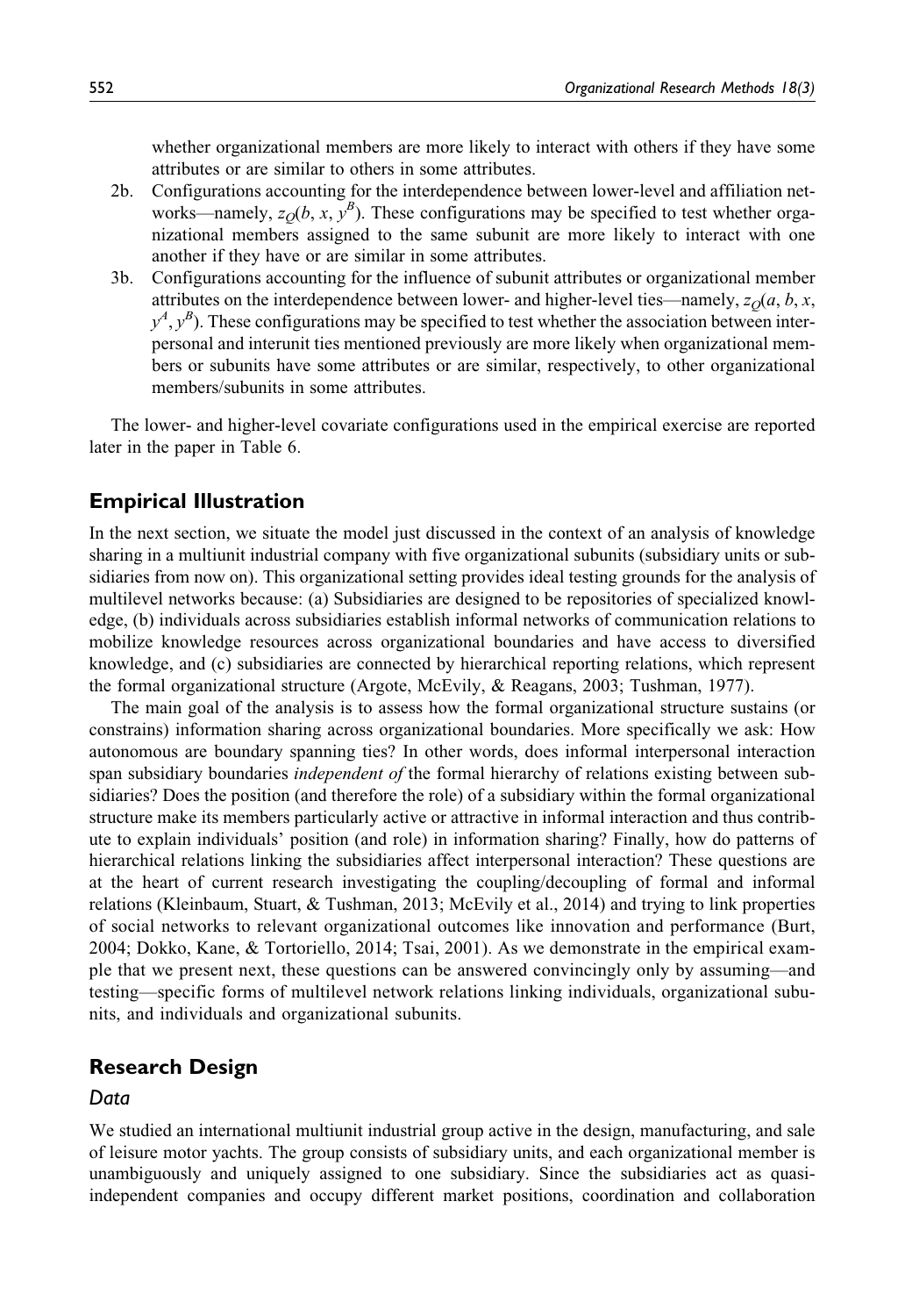| Values        |  |  |  |
|---------------|--|--|--|
| 0.08          |  |  |  |
| 164           |  |  |  |
| 3.49          |  |  |  |
| $1.85 - 2.65$ |  |  |  |
| 0             |  |  |  |
| $6 - 10$      |  |  |  |
| 55            |  |  |  |
|               |  |  |  |

Table 2. Basic Network Descriptive Statistics for the Interpersonal Network.

across the boundaries of subsidiaries are crucial, especially for members working in the same functional areas. Boundary-spanning interaction would allow members in different subsidiary units to share information on technical solutions, potential customers, or competitors.

We examined informal relations of interpersonal communication among the 47 members of the group top-management team  $(P)$ .<sup>3</sup> Each participant was administered a questionnaire, containing the list of names of the other 46 managers, and was asked to report the presence of personal communication ties (McCulloh, Armstrong, & Johnson, 2013). The question was framed in terms of advice—at least on a daily frequency—on work-related matters (e.g., information about dealers, competitors, production delays). We obtained a 100% response rate. We arranged the data in matrix  $\bm{B}$  (47  $\times$  47): the generic cell  $b_{ij} = 1$  if manager *i* communicates with manager *j* on work-related matters on a daily basis at least.

Hierarchical relations between subsidiaries  $(U)$  were reconstructed by asking the corporate CEO to indicate ''who reports to whom.'' We provided him with the names of the 47 participants arranged in the rows and in the columns of a square matrix. We asked him to indicate whenever the column person reported to the row person. For example, if the "Chief engineer" (column) *j* in subsidiary  $k$  reported to the "Chief Corporate Engineer" (row)  $i$  in subsidiary  $l$ , then  $a_{ij} = 1$ . In this case, i would be hierarchically superordinate to j  $(i \rightarrow j)$ . We arranged these data into the matrix between the subsidiaries,<sup>4</sup> A (6  $\times$  6): the generic cell  $a_{lk} = 1$  if subsidiary l is hierarchically superordinate to subsidiary  $k$ , namely, if there is at least one manager j in  $k$ reporting to a manager  $i$  in  $l$ .

We linked managers to subsidiaries in the (managers by subsidiary) matrix of containment relations  $X(47 \times 6)$ : the generic cell  $x_{il} = 1$  if manager *i* belongs to subsidiary *l*.

Finally, we used **B**, A, and X to build  $M = [P, U, A, B, X]$ .

A different section of the questionnaire was designed to elicit demographic and organizational information that was used to construct the control variables included in our empirical model specifications. Table 2 and Table 3 report the basic descriptive statistics computed, respectively, for the interpersonal network and for the control variables.

#### Empirical Model Specification

To model interpersonal interaction, we specify a set of configurations that, according to theory, are likely to shape a communication network (class 1a displayed in Table 4).

Density accounts for the general propensity of managers toward communicating with others. Because building and maintaining many relations is costly, this tendency is usually negative. Reciprocity tests the likelihood that two managers reciprocate relations, exchanging information with one another. *Popularity spread* examines the likelihood that few managers are particularly popular—namely, are chosen as communication partners and receive diversified information from many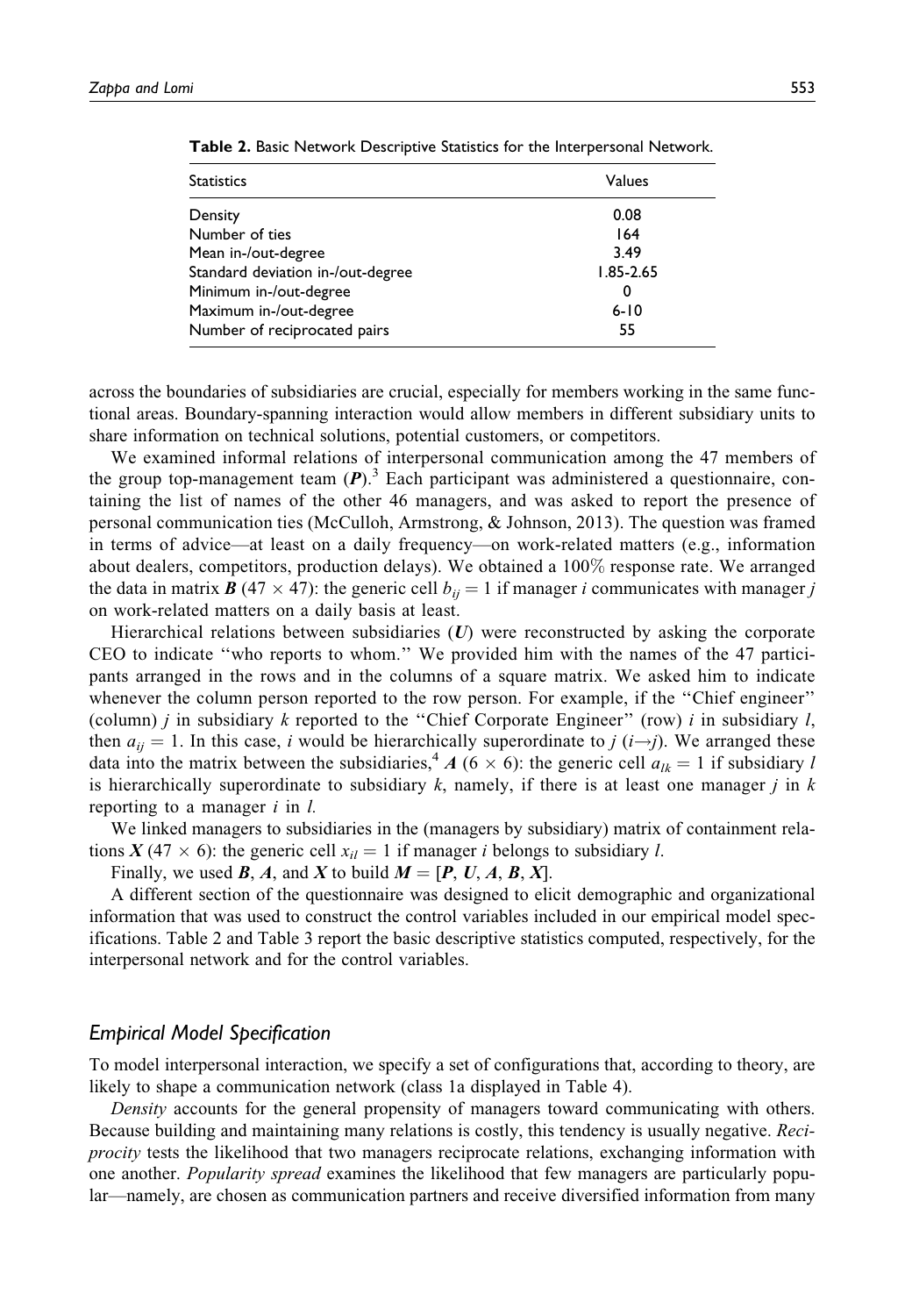|                                                                                   | Relative Frequency (%) Mean (SD) |          |
|-----------------------------------------------------------------------------------|----------------------------------|----------|
| Individual attributes                                                             |                                  |          |
| Function (i.e., membership in organizational function)                            |                                  |          |
| CEO                                                                               | 12.8                             |          |
| Engineering                                                                       | 12.8                             |          |
| Finance                                                                           | 14.9                             |          |
| Marketing                                                                         | 8.5                              |          |
| Production                                                                        | 25.5                             |          |
| Others                                                                            | 25.5                             |          |
| Gender                                                                            |                                  |          |
| Female                                                                            | 14.9                             |          |
| Male                                                                              | 85.1                             |          |
| Grade (i.e., level of task performed)                                             |                                  |          |
| Clerk                                                                             | 12.8                             |          |
| Operations manager                                                                | 34.0                             |          |
| Manager                                                                           | 42.6                             |          |
| Consultant                                                                        | 10.6                             |          |
| Nationality                                                                       |                                  |          |
| Italian                                                                           | 87.2                             |          |
| Others                                                                            | 12.8                             |          |
| Tenure (i.e., number of years since an organizational member joined<br>the group) |                                  | 8.1(7.5) |
| Subunit attributes                                                                |                                  |          |
| Country (i.e., country where a subunit is based)                                  |                                  |          |
| <b>Italy</b>                                                                      | 66.6                             |          |
| US                                                                                | 16.7                             |          |
| International (i.e., no country based)                                            | 16.7                             |          |
| Role                                                                              |                                  |          |
| Corporate                                                                         | 16.7                             |          |
| Others                                                                            | 83.3                             |          |
| Size (i.e., number of members of each subunit)                                    |                                  | 7.8(4.8) |

Table 3. Basic Descriptive Statistics for Individual and Subunit Covariates.

others. Activity spread accounts for the tendency of managers to be particularly active—namely, to communicate with many others, contributing to information spreading.

Closure configurations test the propensity of managers to form subgroups (Snijders et al., 2006) and are generally associated to redundant information. Transitive closure implies that managers are more likely to communicate with colleagues if they share multiple communication partners. Cyclic closure tests whether information sharing occurs within subgroups without any expectation of being reciprocated. Finally, 2-paths tests the likelihood that the same managers are sought and seek colleagues as communication partners. Since these individuals would connect those from whom they receive information to those to whom they give information, 2-paths could be interpreted as tendency against forming subgroups.

Structural higher-level configurations (Table 5) are the focus of multilevel modeling exercises. Affiliation based closure—2a in the previous list—tests whether managers are more likely to talk to colleagues affiliated to the same subsidiary—namely, propensity against boundary spanning.

Cross-level assortativity statistics—class 3a—test the tendency of managers active/popular in the communication network to be affiliated to active/popular subsidiaries in the hierarchical network. Cross-level in-degree assortativity tests whether managers sought as communication partners by many colleagues are likely to be affiliated to subsidiaries receiving many ties in the formal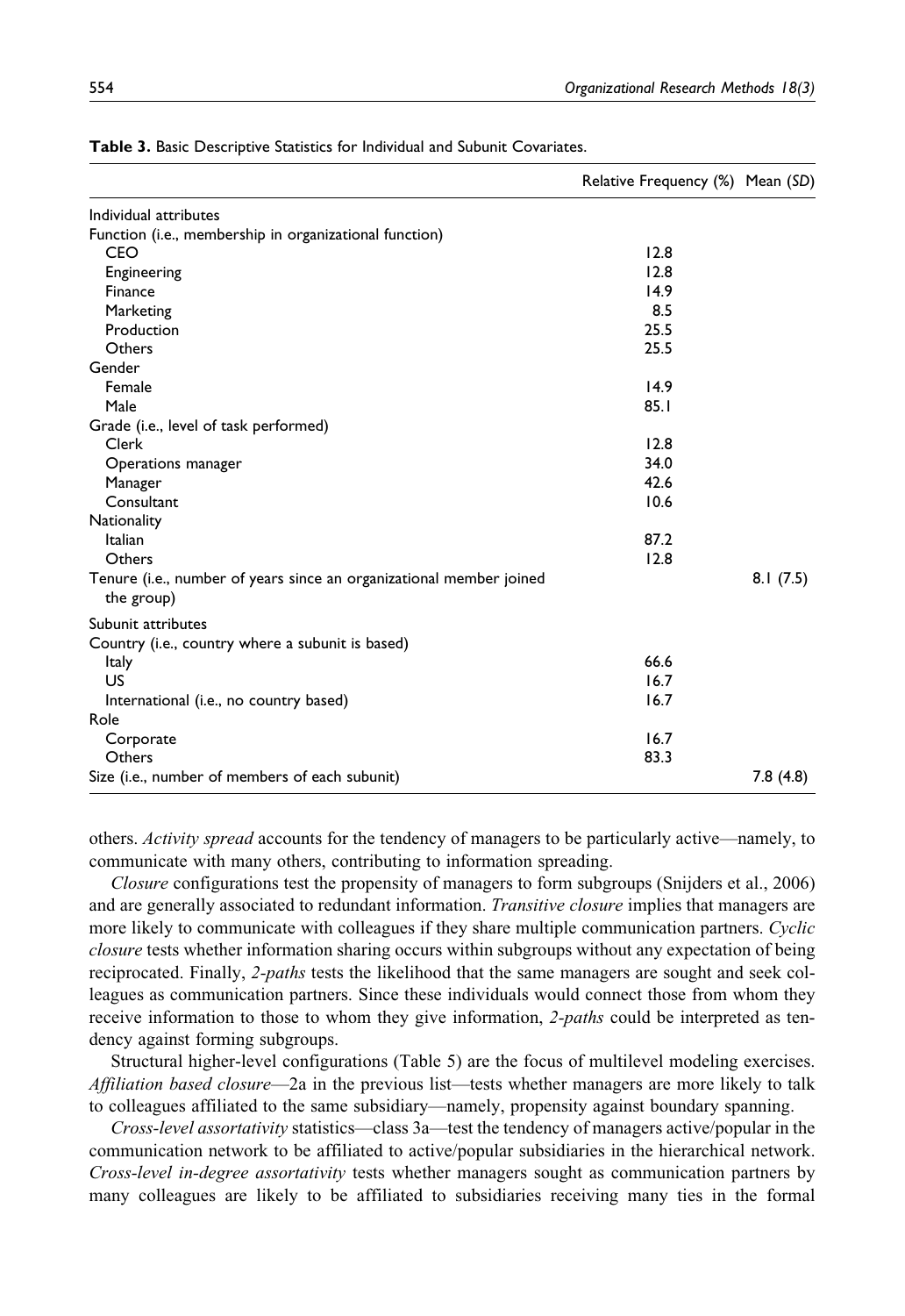| Configuration      | Representation | Qualitative Interpretation                                                                                                            |
|--------------------|----------------|---------------------------------------------------------------------------------------------------------------------------------------|
| Density            |                | Tendency of organizational members to communicate with<br>colleagues                                                                  |
| Reciprocity        |                | Tendency of organizational members to communicate with<br>reciprocating colleagues                                                    |
| Activity spread    |                | Tendency of organizational members to be active—namely, to<br>communicate with many colleagues                                        |
| Popularity spread  |                | Tendency of organizational members to be popular-namely, to be<br>sought as communication partners by many colleagues                 |
| 2-paths            |                | Basic tendency of organizational members to communicate with<br>and to be sought as communication partners by colleagues              |
| Transitive closure |                | Tendency of organizational members to communicate with<br>colleagues of colleagues                                                    |
| Cyclic closure     |                | Tendency of organizational members to communicate with<br>colleagues in small groups without any expectation of being<br>reciprocated |

|  |  |  |  |  |  |  | Table 4. Exponential Random Graph Models (ERGMs) Lower-Level Structural Configurations. |
|--|--|--|--|--|--|--|-----------------------------------------------------------------------------------------|
|--|--|--|--|--|--|--|-----------------------------------------------------------------------------------------|

Note: Circles denote individuals, and black links denote (informal) communication relations between pairs of individuals.

organizational network—namely, hierarchically subordinate subsidiaries. Cross-level out-degree assortativity accounts for the opposite effect—namely, the likelihood that managers sharing information with many colleagues are affiliated to subsidiaries, to which many others have to report (i.e., hierarchically superordinate).

Cross-level alignment configurations—class 3a—account for the propensity of members of different subsidiaries to talk to each other if their subsidiaries are connected. Hence, these configurations capture the likelihood that informal ties spanning boundaries defined around subsidiaries are sustained by formal organizational ties. Cross-level alignment entrainment implies that interpersonal ties follow the hierarchical ordering imposed by the formal structure, thus controlling for a tight coupling between formal and informal relations (McEvily et al., 2014). Managers are likely to talk to colleagues affiliated to subsidiaries that are hierarchically dependent on their own subsidiary. The exchange version controls for a loose coupling and can be interpreted as managers' propensity toward inverting the hierarchy, building communication ties with colleagues affiliated to hierarchically superordinate subsidiaries. The exchange reciprocal B configuration accounts for managers' likelihood to reduce the hierarchical distance building reciprocal ties with colleagues affiliated to subsidiaries with which a hierarchical link exists.

Finally, we specify a set of covariate configurations (see Table 6). For interpersonal communication, we include the Covariate match statistic—class 1b. It tests whether managers are more likely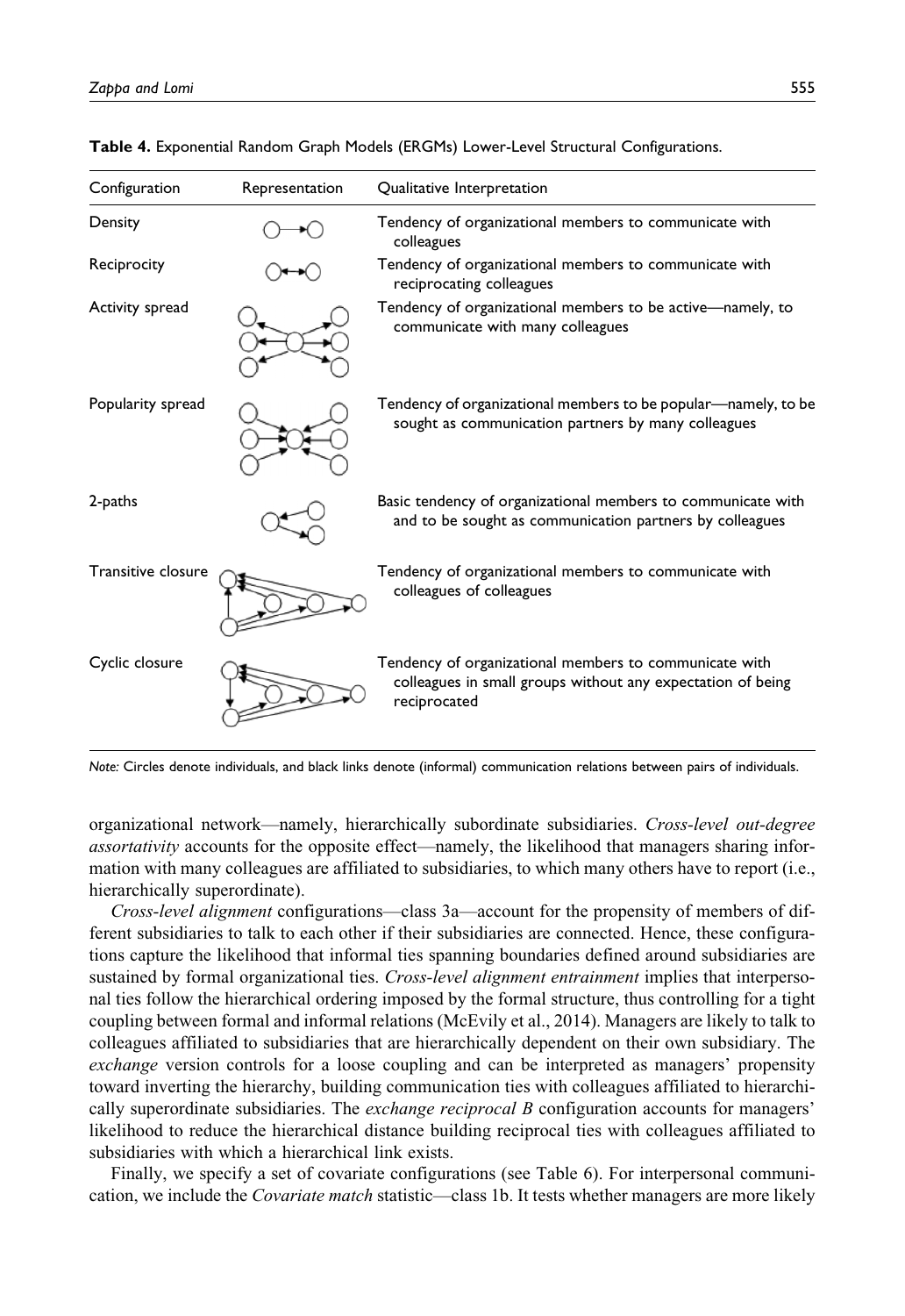| Configuration                                  | Representation Qualitative Interpretation                                                                                                                              |
|------------------------------------------------|------------------------------------------------------------------------------------------------------------------------------------------------------------------------|
| Affiliation based closure                      | Tendency of organizational members to communicate with<br>colleagues based on common membership in subunits                                                            |
| Cross-level in-degree<br>assortativity         | Tendency of popular organizational members in communication<br>network to be affiliated to popular (i.e., hierarchically<br>subordinate) subunits in interunit network |
| Cross-level out-degree<br>assortativity        | Tendency of active organizational members in communication<br>network to be affiliated to active (i.e., hierarchically<br>superordinate) subunits in interunit network |
| Cross-level alignment<br>entrainment           | Tendency of organizational members to communicate with<br>colleagues affiliated to subunits hierarchically subordinate to<br>their subunit                             |
| Cross-level alignment<br>exchange              | Tendency of organizational members to communicate with<br>colleagues affiliated to subunits hierarchically superordinate to<br>their subunit                           |
| Cross-level alignment<br>exchange reciprocal B | Tendency of organizational members to communicate with<br>reciprocating colleagues affiliated to subunits with which a<br>hierarchical relation exists                 |

#### Table 5. Multilevel Exponential Random Graph Models (MERGMs) Higher-Level Structural Configurations.

Note: Circles denote individuals and squares denote organizational subunits (subsidiaries in our case). Solid black links denote (informal) communication relations between pairs of individuals, while dashed black links denote (hierarchical) subordination relations ties between pairs of subunits. Grey links (between circles and squares) denote affiliation ties of individuals to subunits (containment relations).

to communicate with colleagues similar to them with respect to various personal (gender, nationality) and work-related (function, company grade, and tenure) attributes.

The covariate matching process is also investigated for multilevel interdependences—class 3b. Cross-level alignment individual covariate match enters the model as entrainment, exchange, and exchange reciprocal B configurations for individual grade and membership in organizational function. These configurations verify whether various types of association between lower- and higherlevel ties are more likely when managers are similar with respect to the specified attribute.

Finally, we specify cross-level alignment entrainment and cross-level alignment exchange subunit covariate match also for subsidiaries' country, role, and size.

# Model Estimation and Evaluation

To account for the interdependence between ties, the estimation of MERGM parameters relies on Monte Carlo Markov Chain Maximum Likelihood (MCMCML) – a simulation-based technique (Hunter & Handcock, 2006; Snijders, 2002).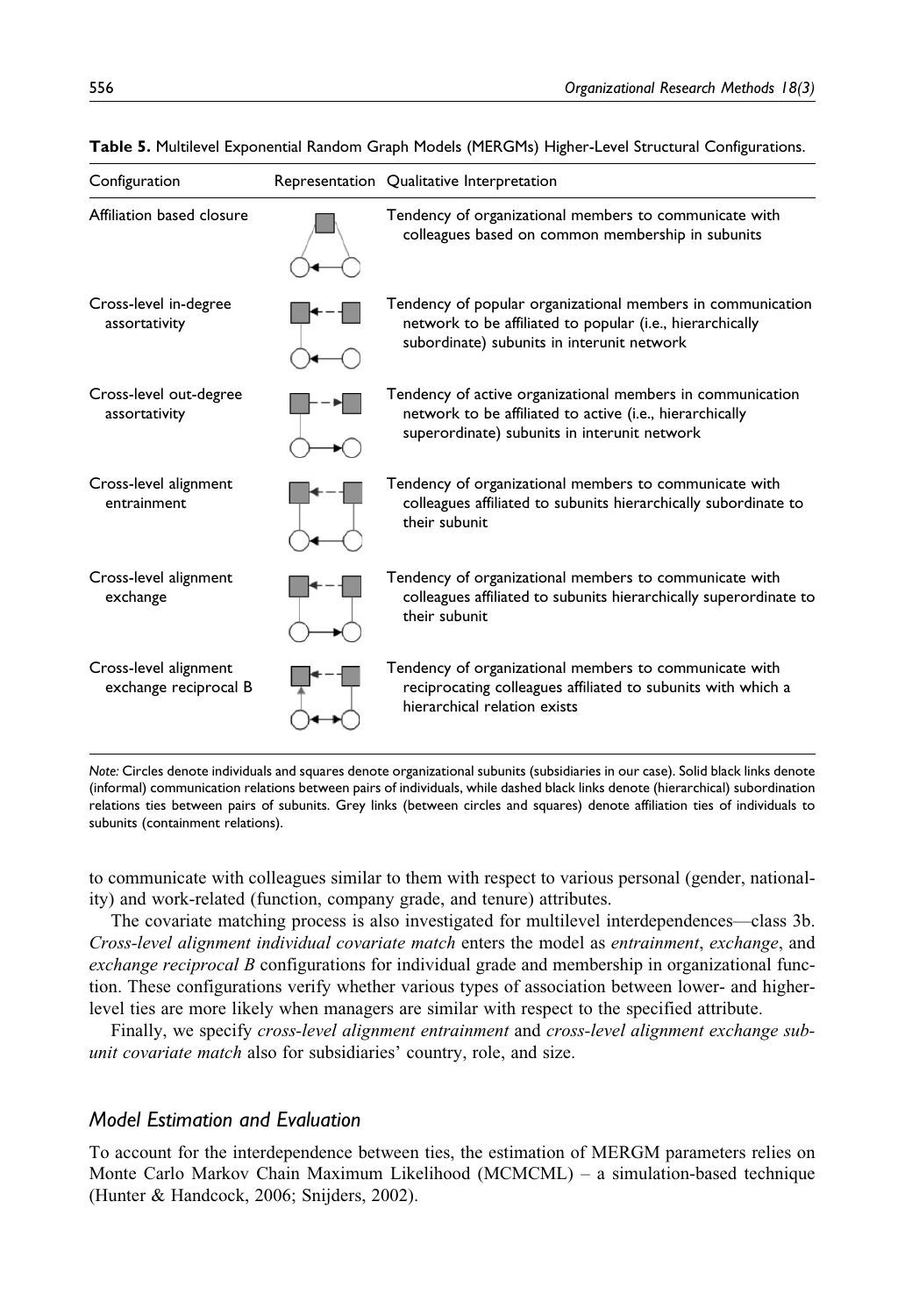| Configuration                                                                | Representation Qualitative interpretation                                                                                                                                                                                                            |  |  |  |
|------------------------------------------------------------------------------|------------------------------------------------------------------------------------------------------------------------------------------------------------------------------------------------------------------------------------------------------|--|--|--|
| Covariate match                                                              | Tendency of organizational members to communicate<br>with colleagues with the same value of a covariate                                                                                                                                              |  |  |  |
| Cross-level alignment entrainment<br>individual covariate match              | Tendency of organizational members with a given value<br>of a covariate to communicate with colleagues with<br>the same value of the covariate and affiliated to<br>subunits hierarchically subordinate to their subunit                             |  |  |  |
| Cross-level alignment exchange<br>individual covariate match                 | Tendency of organizational members with a given value<br>of a covariate to communicate with colleagues with<br>the same value of the covariate and affiliated to<br>subunits hierarchically superordinate to their subunit                           |  |  |  |
| Cross-level alignment exchange<br>reciprocal B individual covariate<br>match | Tendency of organizational members with a given value<br>of a covariate to communicate with reciprocating<br>colleagues with the same value of the covariate and<br>affiliated to subunits with which a hierarchical<br>relation exists              |  |  |  |
| Cross-level alignment entrainment<br>subunit covariate match                 | Tendency of organizational members affiliated to<br>subunits with a given value of a covariate to<br>communicate with colleagues affiliated to subunits<br>with the same value of the covariate and<br>hierarchically subordinate to their subunit   |  |  |  |
| Cross-level alignment exchange<br>subunit covariate match                    | Tendency of organizational members affiliated to<br>subunits with a given value of a covariate to<br>communicate with colleagues affiliated to subunits<br>with the same value of the covariate and<br>hierarchically superordinate to their subunit |  |  |  |

Table 6. Exponential Random Graph Models (ERGMs) and Multilevel Exponential Random Graph Models (MERGMs) Lower- and Higher-Level Covariate Configurations.

The key idea of MCMCML is to simulate a distribution of random graphs from a set of starting parameter values, which are estimated from the data, and to refine the estimated parameter values by comparing this distribution with the observed graph. The Monte Carlo simulation procedure establishes a Markov chain of graphs that, under suitable conditions, will converge to the stationary desired exponential random graph distribution. Various algorithms can be used to produce such a Markov chain. The most popular are the Gibbs sampling and the Metropolis-Hastings algorithm (Snijders, 2002).

In detail, the observed network  $\boldsymbol{m}$  is assumed as a single observation of a distribution of random networks M with the same number of actors of  $m$ , namely,  $(v \times u)$ . In the case study, for example, the number of lower-level actors  $(v)$  is 47, the number of higher-level actors  $(u)$  is 6, and the set of possible networks is  $(u \times [u - 1] \times u \times v \times v \times [v - 1]) = 18,290,520$ . Each network is assigned a probability of occurrence, depending on the model predictors and related parameters. Hence, the range of possible networks and their probability of realization under the model are represented by a probability distribution. The networks that most resemble the observed network have a higher probability of occurrence. The iterative estimation process, uses the observed network as a guide and consists in selecting parameter values that reproduce the observed network well, applying a maximum likelihood estimation criterion. To progressively approximate the likelihood and refine the parameter estimates, a number of networks are sampled from the

Note: Black denotes an individual or a subunit with a relevant attribute.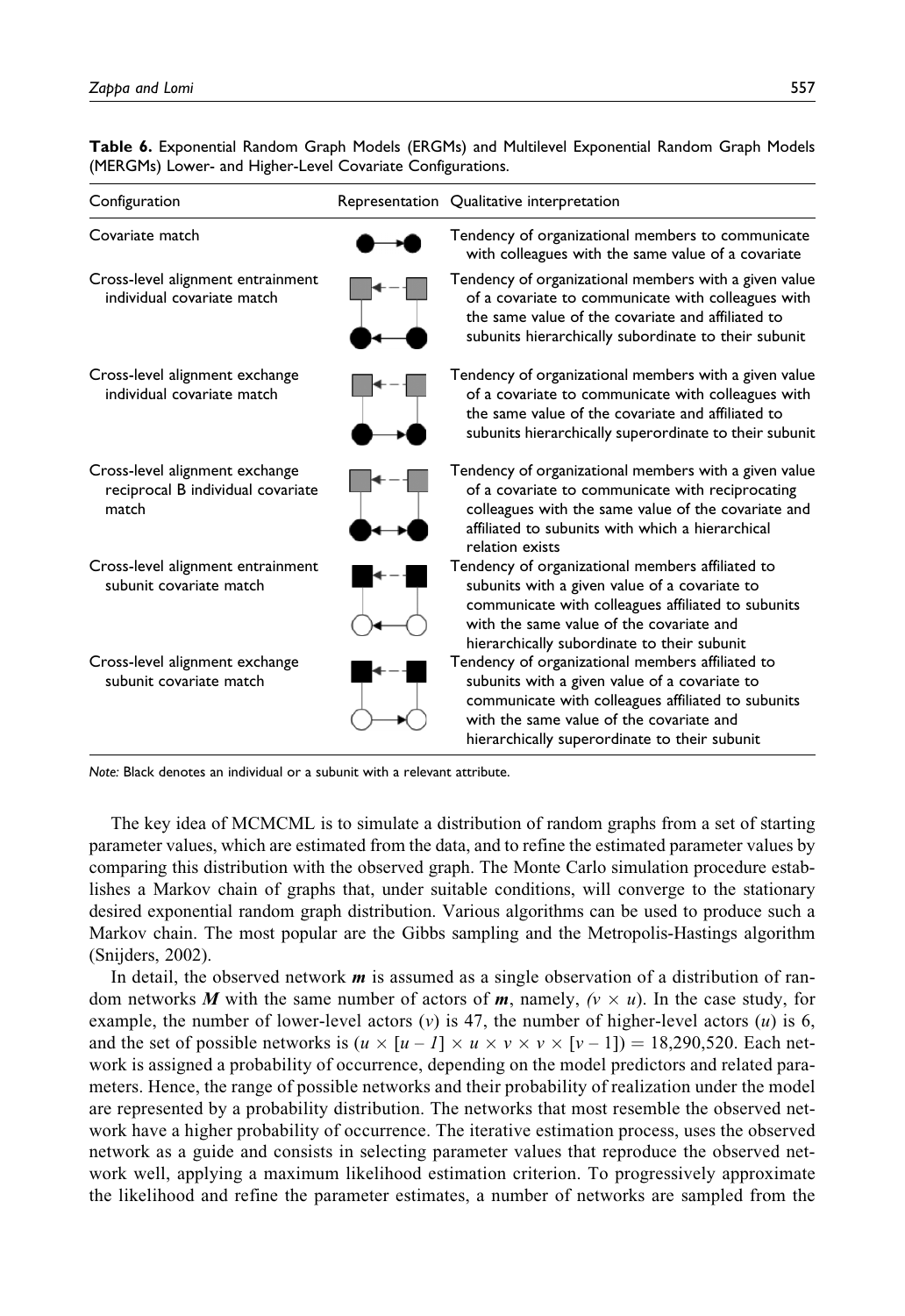space of possible networks of size ( $v \times u$ ), using the probability distribution (with the initial parameter estimates) and compared to the observed network.

The process is repeated until the estimates stabilize (Robins et al., 2007). To evaluate stabilization of the estimates, after each estimation run, a sample of networks is simulated using the model estimates and compared to the observed networks. This is done by computing a t ratio for each estimated statistic. This t ratio consists in the difference between the observed statistic and the mean statistic from the simulated networks, divided by the standard deviation. An absolute t ratio value smaller than 0.1 indicates that the corresponding statistic is well captured by the empirical model and that the parameter estimate converges to the true value. All t ratio values of the included statistics smaller than 0.1 suggest that the model converges and is capable of reproducing the selected effects.

A similar procedure is used also to evaluate the overall goodness of fit of the convergent model and to compare alternative model specifications. The distribution of graphs implied by the model is simulated using the parameter estimates as initial values. Then a number of network features is selected, and the goodness of fit is assessed by comparing the observed values to the estimated distribution of that feature implied by the model itself (Goodreau, 2007; Hunter, Goodreau, & Handcock, 2008). The first type of features are MERGM configurations not included in the model, which are tested in order to verify whether the set of included statistics suffices to explain which tendencies shape the network. The second type involves structural properties of the observed graph, which are tested to verify whether the estimated configurations are capable of reproducing the overall observed network structure. Structural properties include various aspects of the degree distributions—namely, distributions of the number of ties sent and received by each actor—and the clustering coefficients—namely, coefficients for the density of groups of three connected actors in the network (Wasserman & Faust, 1994).

Finally, the model fit is assessed using the t ratios. Since ERGMs are relatively new and complex models, specific statistical tests have still to be developed. The fit assessment is based on a rule of thumb (Hunter et al., 2008; Robins & Lusher, 2013): an absolute value of the t ratio close to zero, or at least smaller than 2, indicates that the model reproduces the corresponding statistic well. This rule is adopted when comparing alternative model specifications or nested models. The same network features are selected and tested for the estimated models and the corresponding  $t$  ratios are computed. Then the model that is capable of reproducing the most network features while ensuring the smallest *t* ratio values is considered to fit the observed network best.

Estimates and goodness-of-fit diagnostics are produced using the software MPNet (Wang, Robins, Pattison, & Lazega, 2013), a freely available software specifically designed for MERGMs (see the appendix for details).

# Analysis

#### Results

Table 7 reports estimates and associated standard errors of the model parameters. They all refer to convergent models. Similarly to a logistic regression model, the estimates may be interpreted as logodds for the presence of a network tie between two actors versus its absence.

We specify three models ordered in terms of increasing complexity. Model 1 is a baseline or tie independent model, similar to logistic regression. This model includes the intercept (i.e., Density) and the covariate configurations for the interpersonal network, assuming that the likelihood of observing ties is explained by individual characteristics only. Model 2 is the single-level network model. It includes structural and covariate configurations for the interpersonal network. Model 2 allows us to introduce the general ERGM framework and to comment on conclusions that could be drawn from analyzing informal interpersonal communication only, ignoring the hierarchical relations between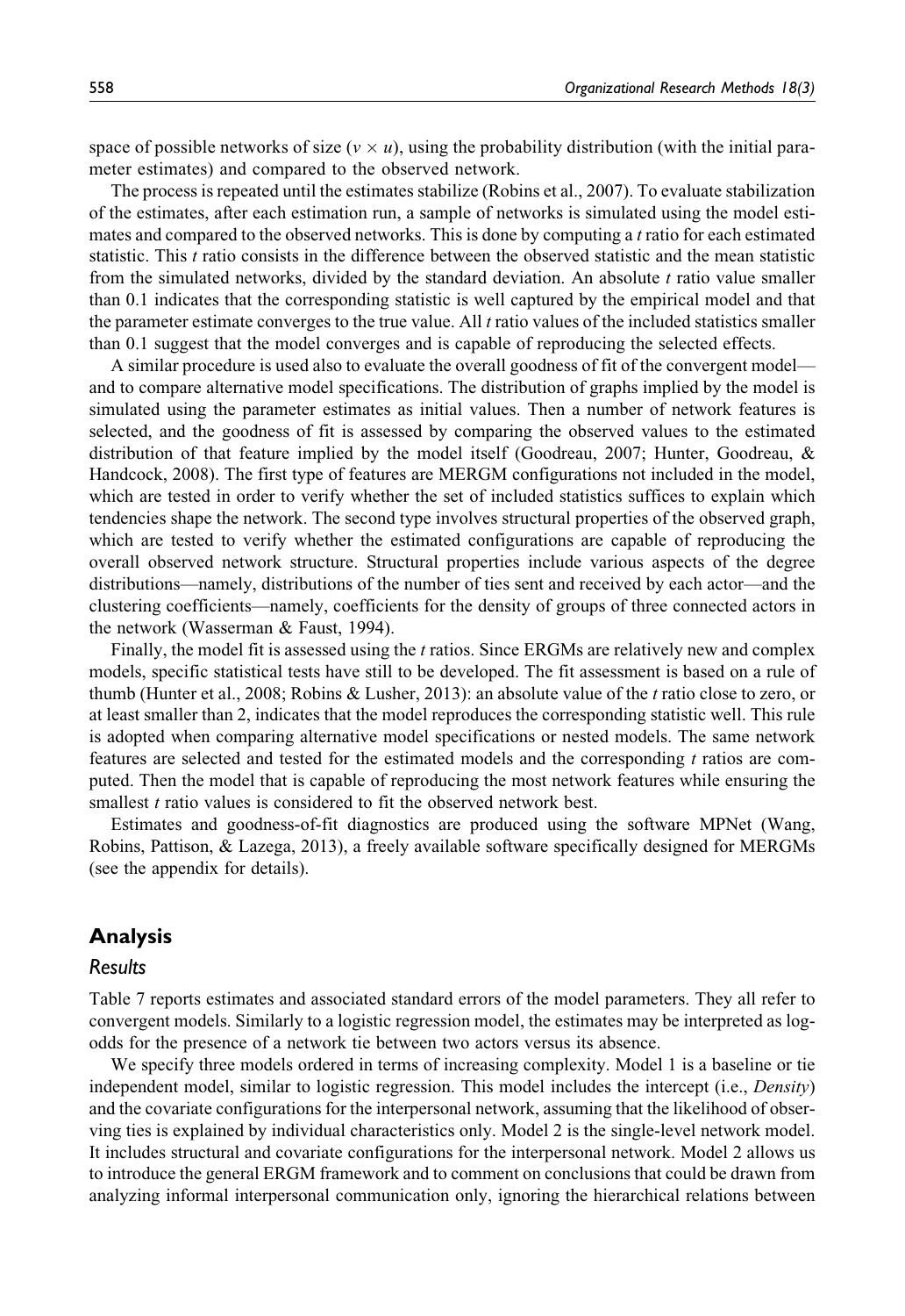|                                                                      | Model I<br>Tie independent<br>Network Model<br>par. (SE) | Model 2<br>Lower-Level<br>Network Model<br>par. (SE) | Model 3<br><b>Multilevel</b><br>Network Model<br>par. (SE) |
|----------------------------------------------------------------------|----------------------------------------------------------|------------------------------------------------------|------------------------------------------------------------|
| Lower-level effects                                                  |                                                          |                                                      |                                                            |
| Density                                                              | $-2.31(0.21)$ <sup>*</sup>                               | $-3.41(0.44)$ <sup>*</sup>                           | $-7.52$ (1.19) <sup>*</sup>                                |
| Reciprocity                                                          |                                                          | $3.13(0.46)*$                                        | $2.62(0.51)$ *                                             |
| 2-paths                                                              |                                                          | $-0.28(0.07)*$                                       | $-0.19(0.07)*$                                             |
| Popularity spread ( $\lambda = 4$ )                                  |                                                          | $-0.11(0.18)$                                        | $-0.08(0.23)$                                              |
| Activity spread ( $\lambda = 4$ )                                    |                                                          | $0.35(0.15)^*$                                       | $0.50(0.17)*$                                              |
| Transitive closure ( $\lambda = 2$ )                                 |                                                          | $1.28(0.20)$ <sup>*</sup>                            | $0.79(0.21)$ <sup>*</sup>                                  |
| Cyclic closure ( $\lambda = 2$ )                                     |                                                          | $-0.02(0.19)$                                        | $-0.16(0.20)$                                              |
| Function match                                                       | 0.24(0.21)                                               | 0.14(0.14)                                           | 0.38(0.22)                                                 |
| Gender match                                                         | $-0.77(0.76)$                                            | $-0.51(0.57)$                                        | 0.05(0.81)                                                 |
| Grade match                                                          | $0.53(0.16)^*$                                           | $0.23(0.09)*$                                        | 0.03(0.22)                                                 |
| Nationality match                                                    | 0.12(0.20)                                               | $-0.06$ (0.14)                                       | 0.58(0.34)                                                 |
| Tenure match                                                         | $-0.03(0.01)$ *                                          | $-0.02(0.01)$ *                                      | 0.13(0.17)                                                 |
| Higher-level effects                                                 |                                                          |                                                      |                                                            |
| Affiliation based closure                                            |                                                          |                                                      | $2.74(0.67)$ <sup>*</sup>                                  |
| Cross-level in-degree assortativity                                  |                                                          |                                                      | $1.17(0.48)$ *                                             |
| Cross-level out-degree assortativity                                 |                                                          |                                                      | 0.21(0.17)                                                 |
| Cross-level alignment entrainment                                    |                                                          |                                                      | 0.50(2.93)                                                 |
| Cross-level alignment exchange                                       |                                                          |                                                      | 2.76(3.61)                                                 |
| Cross-level alignment exchange reciprocal B                          |                                                          |                                                      | $2.14(0.93)*$                                              |
| Alignment entrainment subunit country match                          |                                                          |                                                      | $-0.33(0.92)$                                              |
| Alignment exchange subunit country match                             |                                                          |                                                      | $-1.58(1.33)$                                              |
| Alignment entrainment subunit role match                             |                                                          |                                                      | $-0.44(2.88)$                                              |
| Alignment exchange subunit role match                                |                                                          |                                                      | $-3.46(3.67)$                                              |
| Alignment entrainment subunit size match                             |                                                          |                                                      | $-0.09(0.23)$                                              |
| Alignment exchange subunit size match                                |                                                          |                                                      | $-0.20(0.28)$                                              |
| Alignment entrainment organizational member function match           | $2.12(0.95)*$                                            |                                                      |                                                            |
| Alignment exchange organizational member function match              | 1.90(1.31)                                               |                                                      |                                                            |
| Alignment exchange reciprocal B organizational member function match | $-4.31(1.97)^*$                                          |                                                      |                                                            |
| Alignment entrainment organizational member grade match              |                                                          |                                                      | $-1.06$ (1.13)                                             |
| Alignment exchange organizational member grade match                 |                                                          |                                                      | 1.46(1.45)                                                 |
| Alignment exchange reciprocal B organizational member grade match    |                                                          |                                                      | 0.01(2.18)                                                 |

Table 7. Exponential Random Graph Models (ERGMs) and Multilevel Exponential Random Graph Models (MERGMs) Estimates of Interpersonal and Interunit Networks.

\*Indicates the ratio of statistic to standard error is greater than 2 (two-sided tests). Standard errors in parentheses.

the subsidiaries. Model 3 is the multilevel network model. It includes multilevel configurations and examines the interdependence between formal intersubsidiary ties and informal interaction. Since Model 3 is our full model, we comment on this, highlighting the differences with Model 1 and 2.

Accounting for higher-level configurations (Model 3) modifies the values of many lower-level parameters and increases the values of the corresponding standard errors. Like in standard regression, multilevel modeling allows better assessing the predictors' variation (Bryk & Raudenbush, 1992).

As it is typically the case in empirical network data, the *Density* parameter is negative to indicate that communication ties are costly to establish. This tendency is much stronger in Model 3 than in Models 2 and 1 (respectively,  $-7.52$ ,  $-3.41$ , and  $-2.31$ ). The odds of one organizational member communicating with another versus not communicating decrease from  $(e^{-2.31}) = 0.10$ in Model 1 to  $(e^{-3.41})$  = 0.03 in Model 2 and  $(e^{-7.52})$  = 0.001 in Model 3. The corresponding binary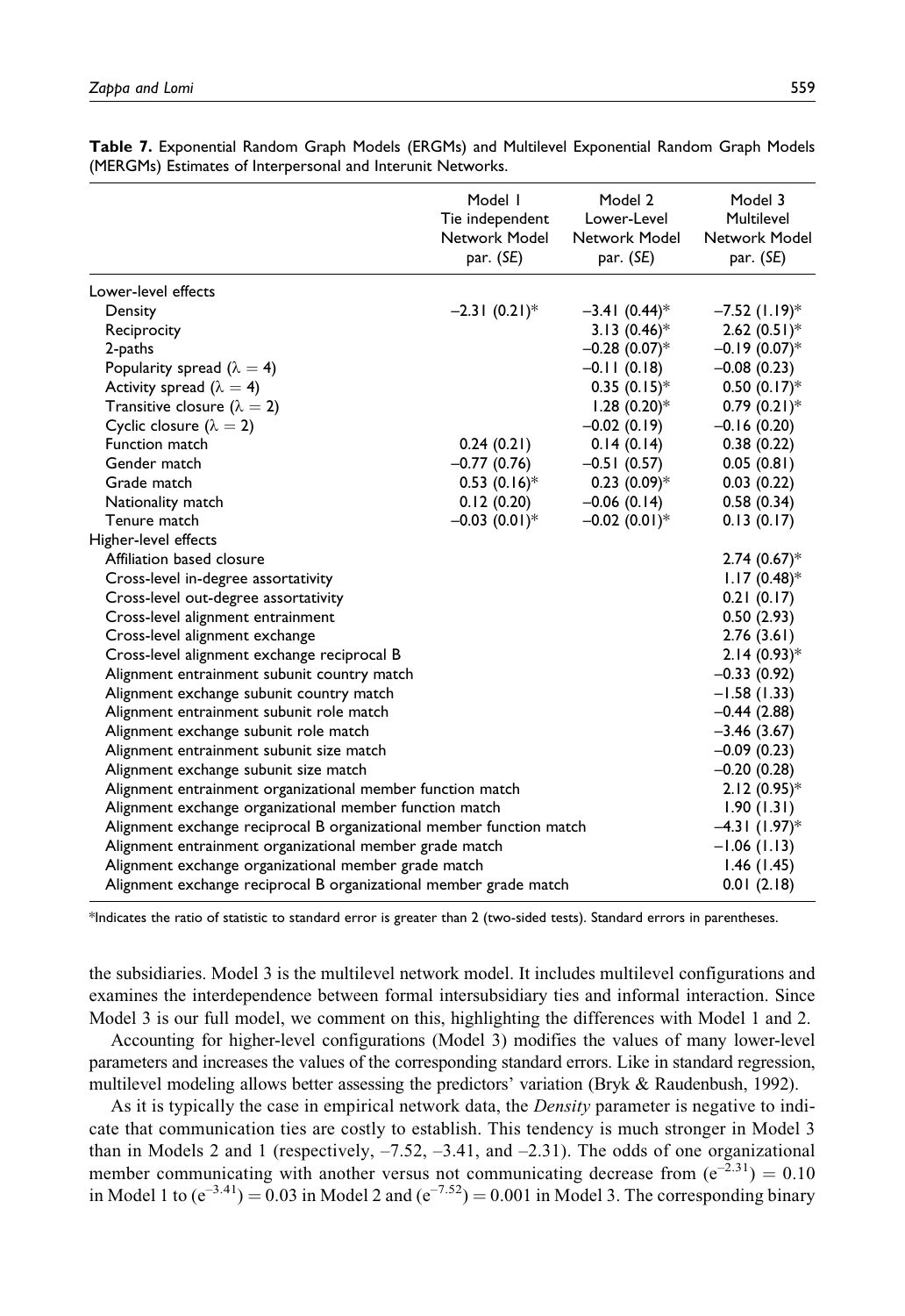probabilities are  $(e^{-2.31}/[1+e^{-2.31}]) = 9.03\%$  in Model 1,  $(e^{-3.41}/[1+e^{-3.41}]) = 3.20\%$  in Model 2, and only  $(e^{-7.52}/[1+e^{-7.52}]) = 0.05\%$  in Model 3. This indicates that once we account for the formal structure (Model 3), there is almost no chance of observing "random" communication ties namely, ties that are not part of more complex network substructures.

The significantly positive value of the *Reciprocity* parameter (3.13 in Model 2 and 2.62 in Model 3) indicates that managers are likely to build mutual ties and to share information on a not hierarchical basis. This propensity, however, slightly decreases in magnitude from Model 2 to Model 3. In detail, the odds that managers reciprocate a communication relation against not reciprocating it is equal to  $(e^{3.13})$  = 22.87 in Model 2 and  $(e^{2.62})$  = 13.74 in Model 3. The corresponding binary probabilities are  $(e^{3.13}/[1+e^{3.13}]) = 95.81\%$  in Model 2 and  $(e^{2.62}/[1+e^{2.62}]) = 93.21\%$  in Model 3, suggesting a very strong propensity toward reciprocating communication relations. The positive effect of Activity spread (0.50) suggests the presence of a restricted number of managers particularly active in communicating with many colleagues.<sup>5</sup> These managers rely on many others as sources of information and are likely to diversify their range of available knowledge. The combination of a positive Transitive closure—decreasing from Model 2 to Model 3 (1.28 and 0.79, respectively) – and a negative, although not significant, Cyclic closure parameter  $(-0.16)$ , indicates that managers tend to interact in small subgroups. Akin to a bonding social capital perspective, available information is likely to be redundant and its spread controlled by few members of the subgroups. The significantly negative 2-paths (–0.19) enforces this result, outlining that managers are unlikely to spread information across different groups. Since 2-*paths* indicates also that the same individuals receive and share information, the negative parameter suggests the existence of a division of roles.

The parameters of several higher-level configurations are significant, indicating an association between information sharing among managers and the hierarchical structure, and suggesting possible mechanisms responsible for such association.

The significantly positive *Affiliation based closure* parameter (2.74) indicates that managers are likely to communicate with colleagues in the same subsidiary. This result captures the well-known tendency of organizational subunit boundaries to restrict the range of relations and information available for managers (Reagans & McEvily, 2003). The significantly positive Cross-level indegree assortativity parameter (1.17) suggests that managers more sought after by colleagues as communication partners are affiliated to subsidiaries that have to report to several others—namely, hierarchically subordinate. Hence, information is likely to flow from members of subordinate to members of superordinate subunits. The positive Cross-level alignment exchange reciprocal B (2.14) outlines that managers are likely to build mutual relations to others with different affiliation and hierarchical level. The managers span their subsidiary boundaries in sharing information when the interpersonal ties are sustained by hierarchical dependence ties between the subsidiaries. The formal interunit relation provides managers with opportunity to meet and share information (Kleinbaum et al., 2013). Combined with the statistically nonsignificant Cross-level alignment entrainment and exchange parameters, the Cross-level alignment exchange reciprocal B emphasizes the importance of mutual relations as a key driver of boundary spanning.

The significance of the individual covariates changes across model specifications. The Grade and Tenure match configurations are significant in the first two models but disappear in Model 3. When we ignore the higher-level network, we find that managers are likely to interact with colleagues similar in terms of status (as measured by job grade) and experience (as measured by tenure).

When the organizational hierarchical structure is accounted for (Model 3), these individual characteristics no longer have a significant effect on the presence of communication ties between individuals. In Model 3, the propensity toward interacting with similar colleagues seems to operate only through organizational structure. Contrary to the tendency illustrated previously, the positive Cross-level alignment entrainment function match (2.12) suggests that managers in the same functional area tend to talk to colleagues affiliated to subsidiaries that hierarchically depend on their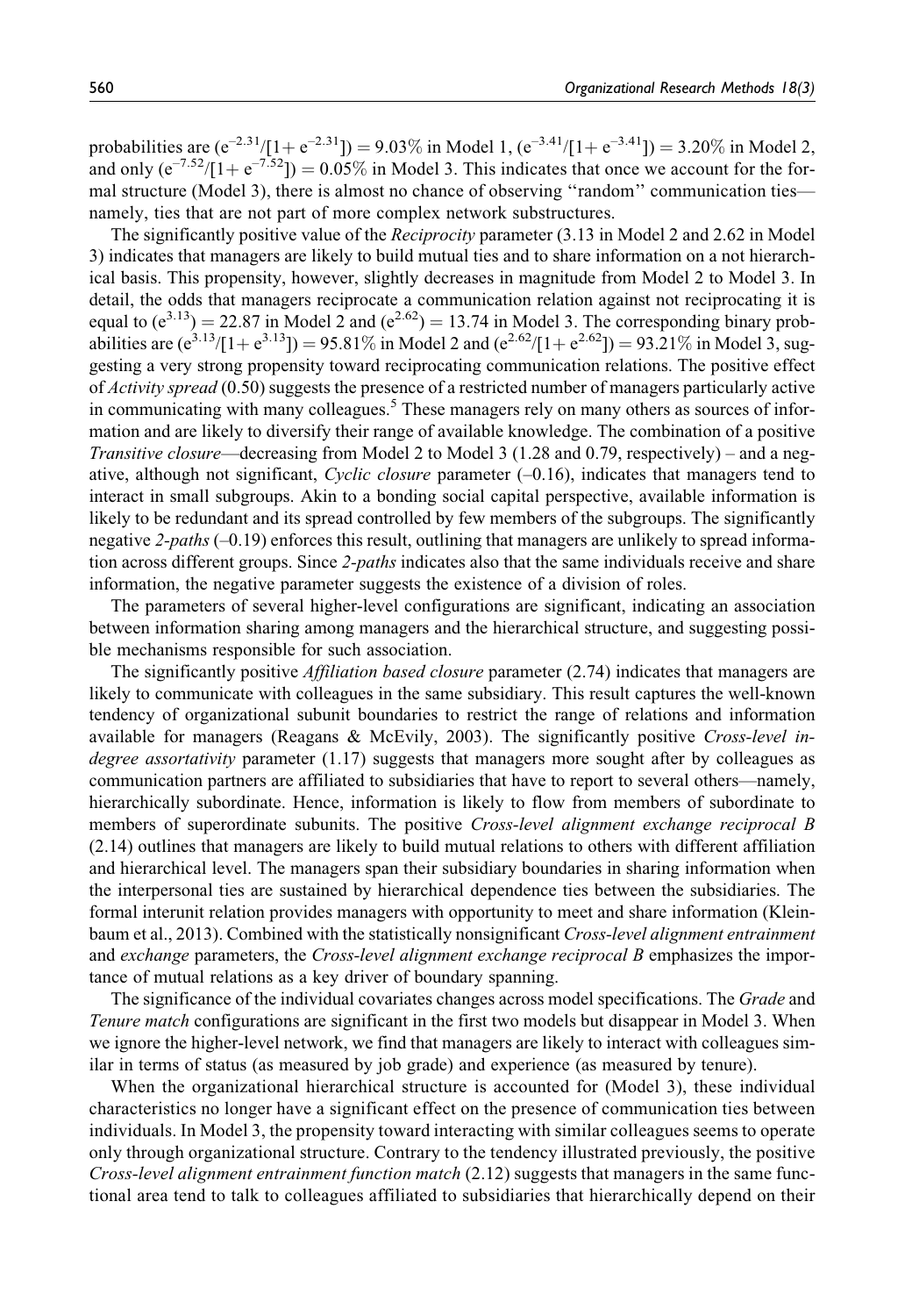own subsidiary. Membership in the same professional function encourages the establishment of boundary spanning ties that preserve the hierarchical ordering. This effect of intersubsidiary hierarchy within the same functional area is confirmed by the negative *Cross-level alignment* exchange reciprocal B function match parameter (–4.31).

# Model Evaluation

We conclude our analysis by testing the ability of the estimated models to reproduce salient characteristics of the observed network as a whole. We find that this ability is significantly higher for the multilevel network model.

We follow recommended best practices in the analysis of ERGMs (Hunter et al., 2008) and produce a sample of 1,000 graphs drawn from the random graph distribution simulated based on the empirical estimates. We extract these graphs from a simulated distribution of graphs after 1,000,000 iterations and after a 100,000-iteration burn-in phase.<sup>6</sup> Since both networks X and A are considered exogenous in the estimation process, the goodness-of-fit check focuses on the interpersonal network and on its network features.

As we discussed, any feature of interest in the observed graph can be compared to the distribution of such features in the model. To make the three models comparable (see Table 7), we select the same network features for testing. In detail, being our models nested, we pick up the features of interest for the complete model (Model 3) and check how many of them are well fitted also by simpler models (Model 1 and Model 2). We use the t ratio to detect the location of the observed feature in this distribution. Absolute values larger than 2 suggest that the observed graph differs from the distribution implied by the model in the corresponding feature (Hunter et al., 2008). Hence, the model is not capable of capturing the feature. Indeed, the closer to zero the t ratio values, the better the fit. Table 8 reports comparisons for a variety of crucial characteristics of the interpersonal network  $\mathbf{B}$ : features of the distributions of incoming and outgoing ties—namely, indegree and outdegree distributions—as well as a set of coefficients controlling for the existence of subgroups of three connected actors—generalized clustering coefficients (GCC; Luce & Perry, 1949). According to the direction of ties, the generalized clustering coefficient may take different forms. Following the empirical model specification, we control for the transitive (i.e., transitive closure) and cyclic (i.e., cyclic closure) forms. The  $t$  ratio values show that the multilevel network model (Model 3) captures much better than the others these features of the observed networks.

In detail, for Model 1, three of the six  $t$  ratio values reported in Table 8 are significantly larger than the threshold 2 in absolute magnitude. Consequently, it is not possible to reproduce the network features well without accounting for the local interdependence structures implied by ERGMs. Hence, this result points to the usefulness of the ERGM framework. For Models 2 and 3, all the t ratio values are significantly smaller than the threshold. Indeed, Model 3 provides much more accurate estimates of all the network characteristics, as most t ratio values become closer to zero.

We investigate goodness of fit also on the set of MERGM configurations not parameterized in the estimated models. Since we do not have any a priori assumptions on which configurations the empirical models should be capable of capturing, we test all the structural and covariate statistics that can be included to modeling the interpersonal network as well as the interaction across levels. For brevity, we do not report the observed and simulated mean of each statistic as well as the related t ratio value, but we just comment on the results. Also in this case, we find that Model 3 ensures a significant improvement in the fit for the most statistics: it reproduces 97 out of the 99 statistics that can be specified (i.e., the corresponding absolute  $t$  ratio values are smaller than 2). Models 1 and 2 have a considerably poorer fit: they reproduce only 44 and 64 statistics, respectively.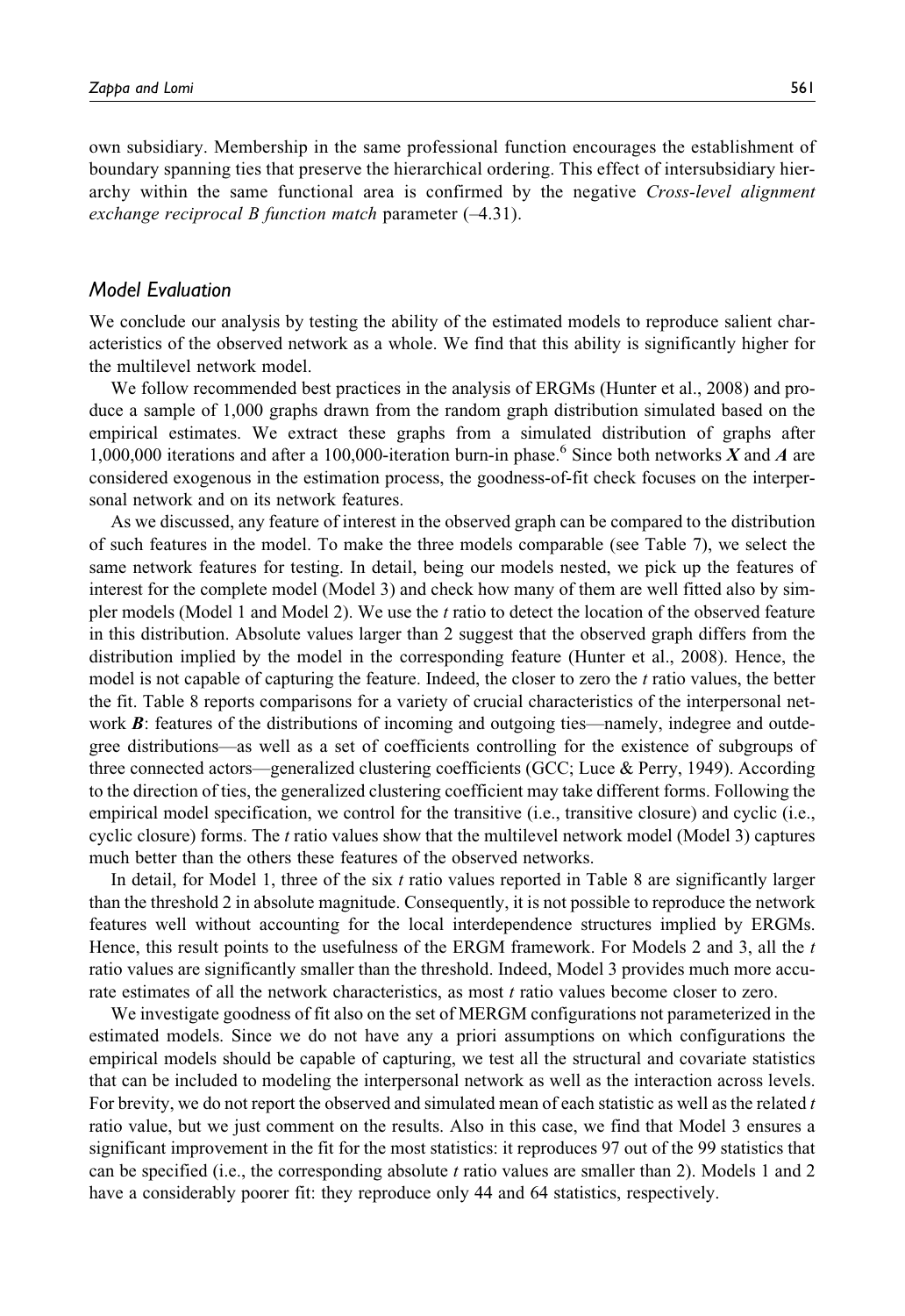| <b>Statistics</b>                                   |              | Model I                                  |            | Model 2                                                          |            | Model 3                                                  |            |
|-----------------------------------------------------|--------------|------------------------------------------|------------|------------------------------------------------------------------|------------|----------------------------------------------------------|------------|
|                                                     | Observed     | Simulated<br>Mean<br>(SE)                | t<br>ratio | Simulated<br>Mean<br>(SE)                                        | t<br>ratio | Simulated<br>Mean<br>(SE)                                | t<br>ratio |
| Standard deviation in-degree<br>distribution        | 1.85         | $1.92(0.21) -0.34$                       |            | 1.84(0.19)                                                       |            | $0.05$ 1.85 (0.18) $-0.00$                               |            |
| Skewness in-degree distribution                     | $-0.20$      |                                          |            | $0.45$ (0.33) $-1.95$ $-0.01$ (0.29) $-0.66$ 0.01 (0.26) $-0.77$ |            |                                                          |            |
| Standard deviation out-degree<br>distribution       | 2.65         | 1.92(0.21)                               |            | $3.46$ $2.50$ (0.25) $0.61$ $2.55$ (0.27)                        |            |                                                          | 0.38       |
| Skewness out-degree distribution                    | 0.69         | 0.42(0.31)                               | 0.86       | 0.25(0.29)                                                       |            | $1.52$ 0.44 (0.33)                                       | 0.74       |
| <b>GCC</b> Transitive closure<br>GCC Cyclic closure | 0.49<br>0.42 | $0.08(0.01)$ 29.27<br>$0.08(0.02)$ 16.91 |            | 0.46(0.05)<br>0.40(0.05)                                         |            | $0.81$ 0.50 (0.05) $-0.14$<br>$0.37$ 0.44 (0.05) $-0.33$ |            |

Table 8. Goodness-of-Fit Diagnostics for Selected Structural Network Properties.

Note: Standard errors in parentheses.

# **Conclusions**

In this article, we have presented newly derived multilevel exponential random graph models for the analysis of multilevel networks in organizations (Wang, Robins, Pattison, & Lazega, 2013). More specifically, we have: (1) framed MERGMs as one feasible analytical strategy to represent multilevel mechanisms of network tie formation, (2) illustrated the distinctive analytical insights that these models provide on the multilevel dependencies inherent in social networks within organizations, and (3) discussed how such insights may contribute to a more detailed understanding of the relations between formal structure and informal networks in organizations.

We have emphasized the specification and estimation of parameters corresponding to local configurations of network ties across levels. MERGMs are the only models that afford direct estimation of such parameters. This emphasis clearly marks the fundamental difference between the class of multilevel models for social networks (Li, 2013) and the class of multilevel social network models that MERGMs represent. Multilevel models for networks can control for network dependencies in observations across levels, but they offer only limited assistance in developing and testing hypothesis about the specific forms that multilevel interdependences might take in any specific data set. The main analytical objective of *multilevel network models* is to *represent* these interdependencies directly and explicitly. Detecting specific forms assumed by the interdependence of the relational behavior of lower-level actors on the relational behavior of the higher-level actors in which lower-level actors are members, MERGMs allow assessing lower-level actors' autonomy and real contribution to their position in the interpersonal network structure.

We have illustrated the empirical value of MERGMs examining information sharing relations among members of the top management team within a multiunit organization. Using data we have collected on relations of hierarchical subordination and informal communication between the managers, we have shown how MERGMs may be specified to address a number of core concerns in multilevel organizational analysis. We focused our discussion on the tendency of informal information sharing relations to cross-cut the formal subunit boundaries. We have documented specific ways in which boundary crossing ties are sustained by hierarchical organizational structure (Reagans & McEvily, 2003).

We have shown, further, that multilevel network models take us beyond the empirical regularities documented in received organization research. We have indicated various ways in which ties between subsidiaries can affect interpersonal sharing of information. In doing so, we have suggested that well-known properties of informal social networks (i.e., actor centrality, reciprocity of ties) may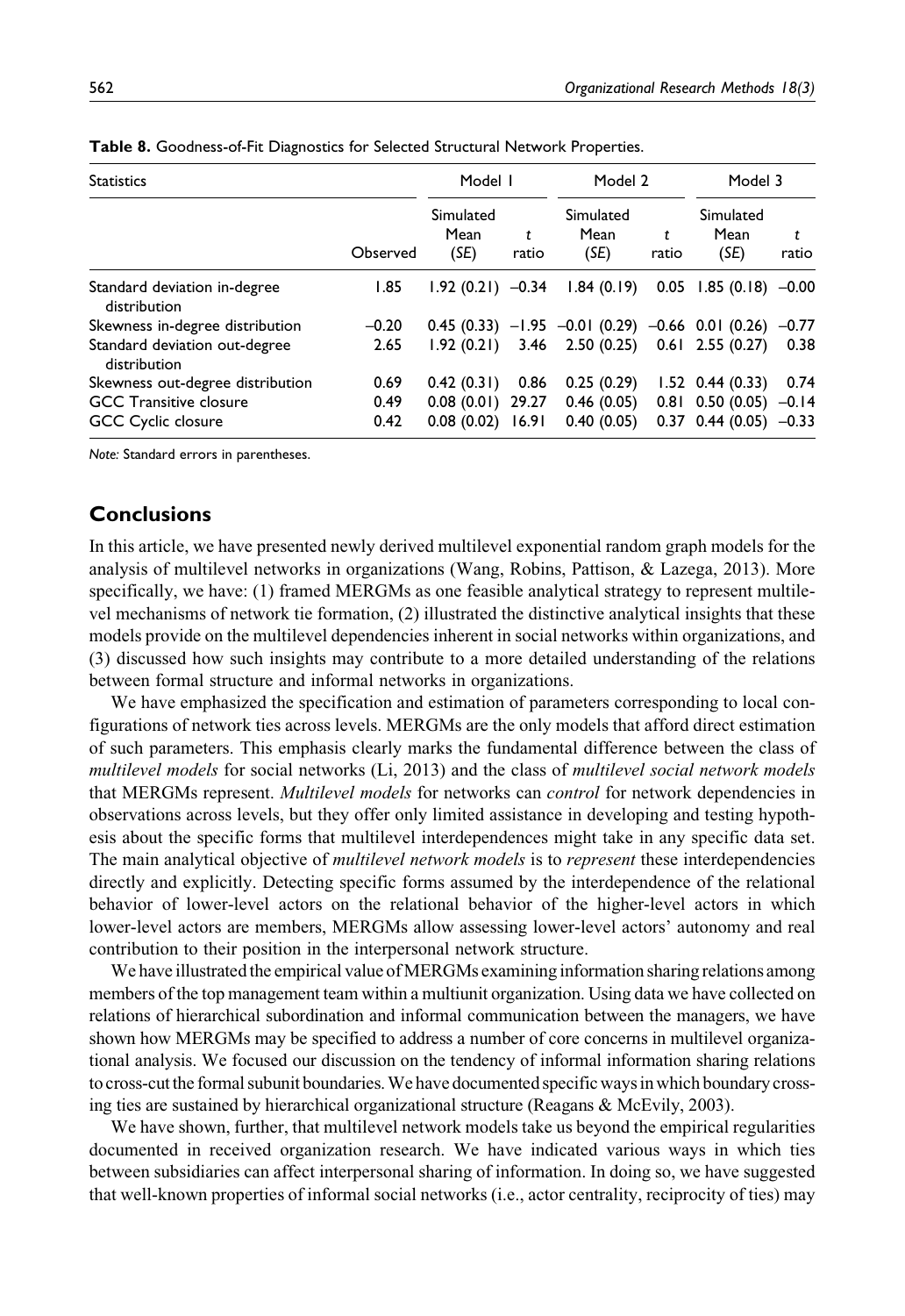actually depend on the properties of the settings in which interaction occurs—and not just on the characteristics of the individuals involved in interaction (Lomi & Stadtfeld, 2014). We reported results showing that the most popular managers in the communication network are member in the most popular subsidiaries. This seems to be particularly salient in our study because it suggests that ''centrality''—one of the most common network measures used in empirical studies of organizational behavior (Brass & Burkhardt, 1992), leadership (Balkundi & Kilduff, 2006), and human resources management (Sparrowe, Liden, Wayne, & Kraimer, 2001)—comes also from membership in central subsidiaries rather than individual attributes or even network positions. If replicated, this result might lead to a systematic reevaluation of the meaning and causal standing of centrality and other popular network constructs that are extensively used in organizational research.

We have shown, finally, that boundary-spanning ties tend to be supported by and co-occur with formal relations between the subsidiaries. Managers in different subsidiaries are unlikely to entertain informal relations with one another unless the subsidiaries are themselves connected. When supported by formal ties, informal ties between managers are characterized by significant tendencies toward reciprocity. This is, therefore, the key mechanism that allows informal interaction to span formal boundaries.

In closing, it seems appropriate to acknowledge the main limitations of the modeling approach that we have proposed. These limitations suggest caution in the interpretation of the results we have reported but also indicate clear directions for future research. First, MERGMs are not generalpurpose regression-like models. They are a specialized class of models developed for assessing interdependences between binary tie variables. They are valuable only to the extent that the issue being addressed requires explicit modeling of the mechanisms generating interdependences between network ties. The relatively limited range of data structures that may be used to estimate MERGMs is compensated, in part, by the unique possibility afforded by MERGMs to model explicitly endogenous tie interdependence mechanisms that in more established hierarchical linear models can only be corrected for generically. To broaden the appeal and applicability of MERGMs, future research will have to extend the basic setup that we have described in this article to more general and flexile data structures.

Second, MERGMs share most of the limitations of the ERGM class of models from which they derive. The main of such limitations is probably that MERGMs are models for cross-sectional data. This limits our understanding of the specific mechanisms underlying the formation and change of network structures in organizations. At best, estimated values of MERGM parameters represent cross-sectional traces of causal mechanisms underlying the interdependence structures observed in the data. The cross-sectional nature of MERGMs also limits our ability to tease out the separate effects on the formation of network ties of individual (exogenous) characteristics of the actors (people in our case) and of the endogenously determined positions they occupy in the network of social and communication relations. Stochastic actor-oriented models for dynamic multilevel networks are probably more useful to address such questions (Snijders, Lomi,  $\&$  Torlò, 2013). Research extending ERGMs to longitudinal data is promising, but it is only moving its first steps (Koskinen & Lomi, 2013). Another limitation concerns the scant assistance offered by standard statistical testing procedures, especially in respect to model selection and goodness-of-fit assessment. As we have emphasized, the peculiar characteristics of the MERGM framework—the interdependence between observations (i.e., ties) and, therefore, between statistics and related parameters—implies that standard statistical testing cannot be applied directly to MERGM class of models and is poorly informative. We have illustrated, nonetheless, that the rules of thumb—on which fit assessment currently relies—allow successfully comparing alternative model specifications (and nested models) and selecting the model that best reproduces the empirical network. Similar considerations apply to the comparison among parameters, which is a well-known issue in ERGM studies—at the heart of current research on this class of models. Testing the difference between parameters within and across models is currently not possible. Parameter strength may be interpreted only in the context of an empirical specification, and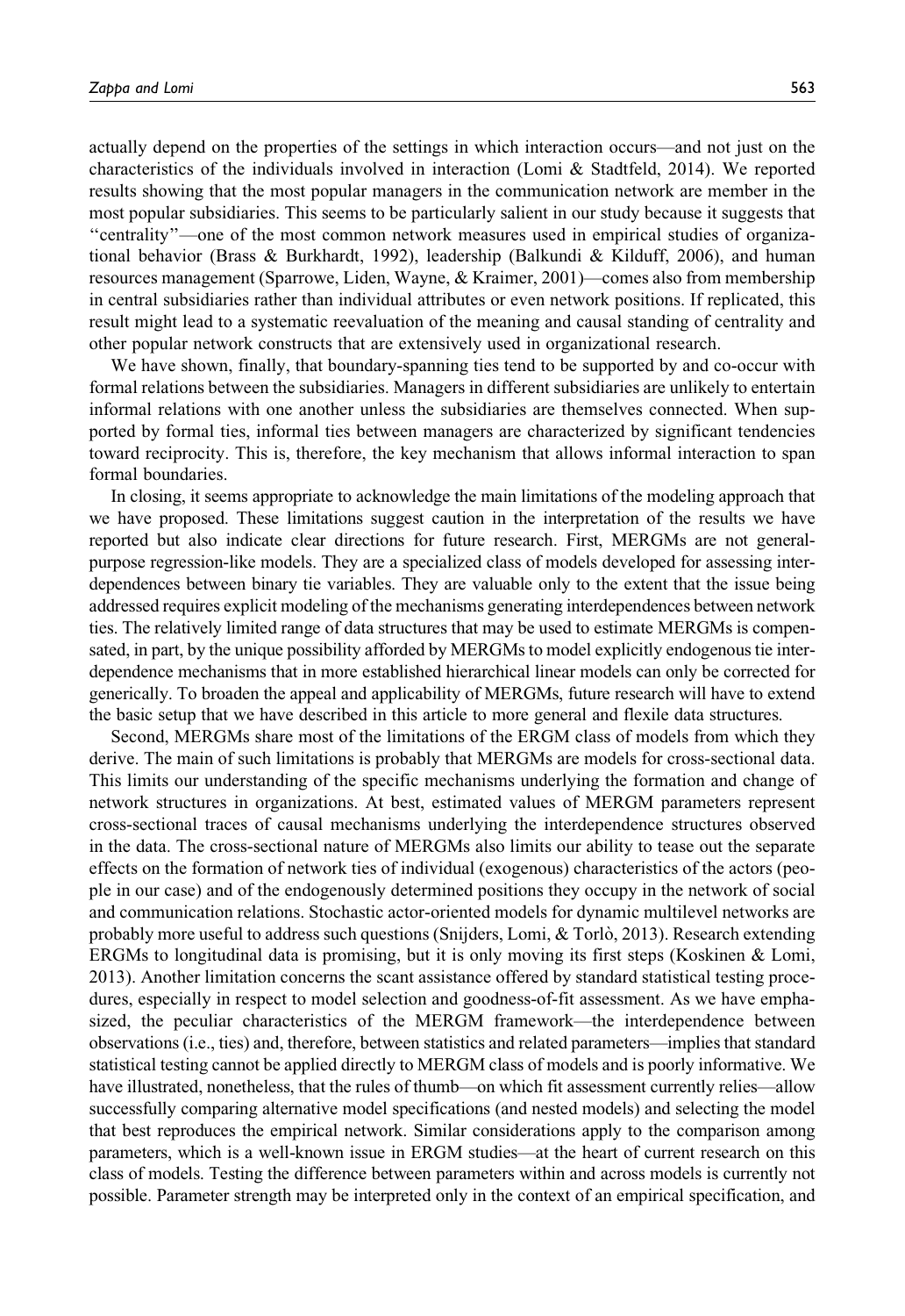the contribution of each parameter has to be interpreted with everything else assumed equal. Bayesian exponential random graph models (BERGMs) are being developed to provide a probabilistic framework for comparing models and model parameters (Caimo & Lomi, 2015).

In spite of these limitations, we think that the results we have presented clearly demonstrate the benefits of accounting for potential multilevel mechanisms when modeling social networks. For researchers interested in social networks in organizations, the models for multilevel networks that we have discussed and illustrated provide a useful addition to the set of more general multilevel models currently adopted in organizational research.

# Appendix

Multilevel exponential random graph models are estimated using MPNet (http://sna.unimelb.edu.au/ PNet), a free software with a user-friendly interface.

# Creating Input Files (Data)

In order to perform the analysis with MPNet, the input data have to be prepared and saved in the correct format. A general specification consists of the three network files and a few attribute files at least. All the files are in text format.

Network data. A separate text file has to be created for each network. The file consists in a square binary matrix for network  $\vec{A}$  and  $\vec{B}$ , and a rectangular binary matrix for network  $\vec{X}$ . For instance, the matrices used in our empirical exercise are as follows:

A is a square matrix of size (6  $\times$  6). Its generic entry  $a_{lk}$  takes value 1 if the row element (subsidiary) l is hierarchically superordinate to the column element (subsidiary) k and 0 otherwise. The diagonal values are set at 0 by default.

**B** is a square matrix of size (47  $\times$  47). Its generic entry  $b_{ij}$  takes value 1 if the row element (manager) *i* communicates with the column element (manager)  $j$  and 0 otherwise. The diagonal values are set at 0 by default.

X is a rectangular matrix of size (47  $\times$  6). Its generic entry  $x_{il}$  takes value 1 if the row element (manager)  $i$  is affiliated to the column element (subsidiary)  $l$  and 0 otherwise.

Actor data. A separate attribute text file has to be created for each set of actors and each type of attributes (binary, categorical, continuous).

Each set contains as many rows as the number of elements (subsidiary, manager) and as many columns as the number of attributes.

# Running the Analysis

Specifying and estimating MERGMs requires performing a set of steps. Once the data files have been uploaded into MPNet, the effects that are expected to affect the multilevel network structure have to be selected. Usually, models are estimated in order of increasing complexity. It is advisable to start with a very simple model and make it more complex adding few effects in each run. First, a lower-level model is specified, estimated, and tested. Then, multilevel effects are added. After each run and before more complex models can be fitted, the model convergence has to be checked. In detail:

- 1. Import the input text files in MPNet.
- 2. Select which lower-level effects to include in the model specification. The selection is driven by theoretical hypotheses about the relational behaviors which are expected to characterize the relation investigated.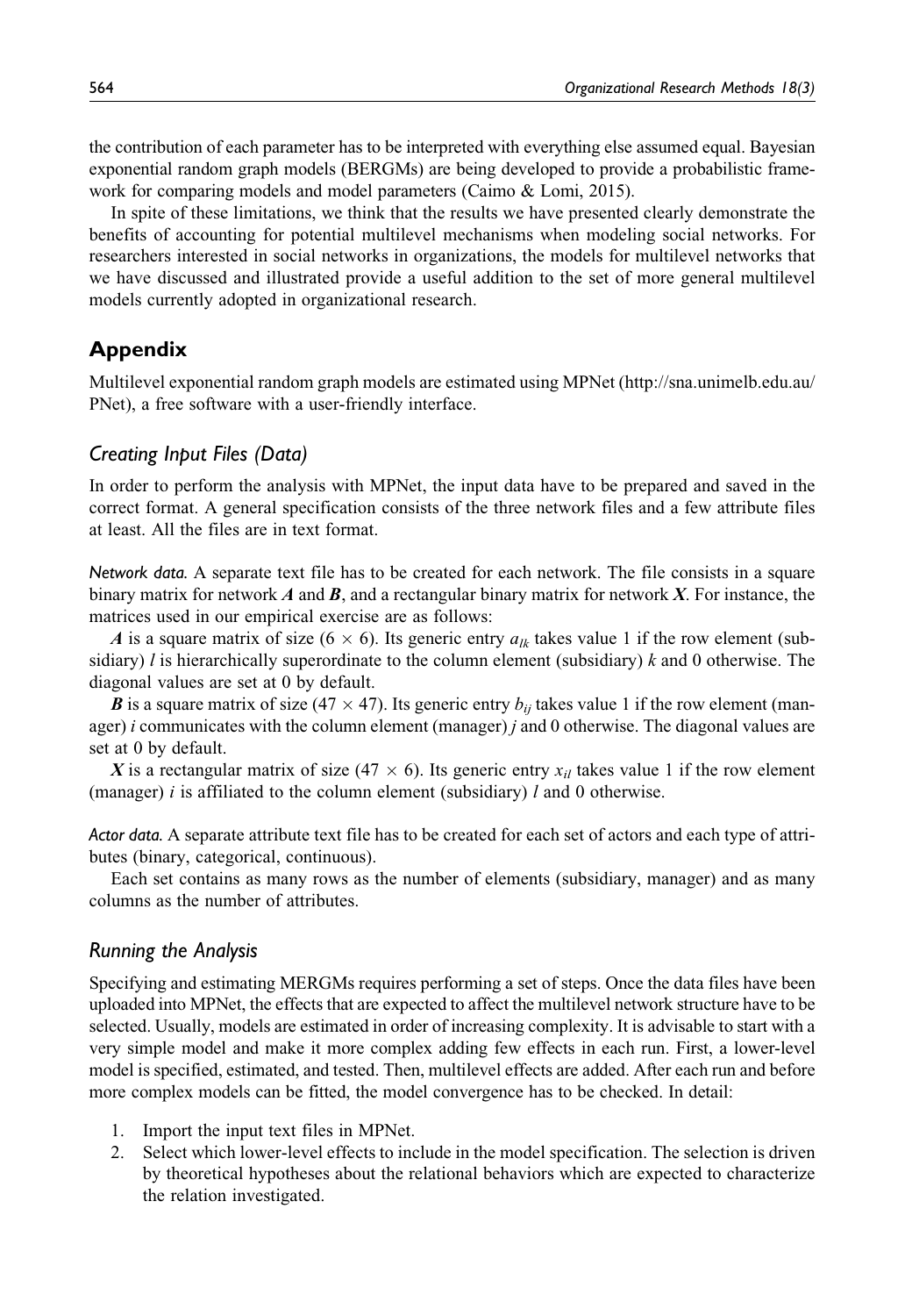- 3. Specify the MCMCML parameter values (i.e., number of subphases for iterations in the estimation process, maximum estimation runs, sample size of networks simulated at step 5) and start an estimation run. The MCMC algorithm is set internally and cannot be changed.
- 4. Check the covariance of effects in the output file. Like in standard regression models, a particularly high covariance between pairs of effects may indicate that they capture the same relational behavior and may inflate the  $p$  value of even important effects. It is advisable to consider whether to delete some of them.
- 5. Check the model convergence in the output file. A model is considered fully convergent if the absolute values of the  $t$  ratios for all the included effects are smaller than 0.1. This step is performed internally in MPNet. The number of iterations is set at 500 by default. To gain convergence, it is possible to fine-tune the MCMCML parameter values (i.e., number of subphases in the estimation process, maximum estimation runs, etc. can be increased) and repeat the estimation.
- 6. Once a fully convergent model is obtained, update the estimates.
- 7. Check the goodness of fit of the model, according to the procedure illustrated in the article. Like in standard MCMCML estimation procedure, the sample size of the simulated networks to extract as well as the overall number of iterations and the number of iterations in the ''burn-in'' period have to be specified. Following best practices in ERGM estimation, these MCMCML parameter values are usually set to the default values mentioned in the article. The results of the goodness-of-fit check are reported in the goodness-of-fit file.
- 8. Include further sets of effects and repeat Steps 3 through 7 until a successful model is obtained.

More details on the list of effects that can be specified as well as on the estimation and testing procedures are reported in the PNet and MPNet manuals ([http://sna.unimelb.edu.au/PNet\)](http://sna.unimelb.edu.au/PNet).

# Additional Points

If one is interested in assessing the effect of shared—possibly multiple—affiliations to nonconnected subunits on lower-level interaction within and between subunits, the higher-level network need not be included. Cross-level configurations are not tested.

#### Declaration of Conflicting Interests

The author(s) declared no potential conflicts of interest with respect to the research, authorship, and/or publication of this article.

#### Funding

The author(s) disclosed receipt of the following financial support for the research, authorship, and/or publication of this article: The research leading to this article was made possible, in part, by financial support provided by the Schweizerscher Nationalfonds (Swiss National Science Foundation, Project Number CRSII1\_147666).

#### **Notes**

- 1. In non-experimental studies based on sampling, ignoring nonindependence could result in: (1) too small an estimate of standard errors associated with model parameters and, as a consequence, the detection of an effect which is not significant (Type I error); (2) too little power of statistical tests and, as a consequence, a failure to detect an effect which is significant (Type II error).
- 2. For example, the tie  $b_{ij}$  can be included in either a reciprocal dyad with the tie  $b_{ij}$ , or a triangle with the ties  $b_{ih}$  and  $b_{ih}$ .
- 3. Five consultants were also included in the list because of the direct and personal relations with the presidentfounder of the group and because of their crucial role in boat design. In the text we will refer to the 47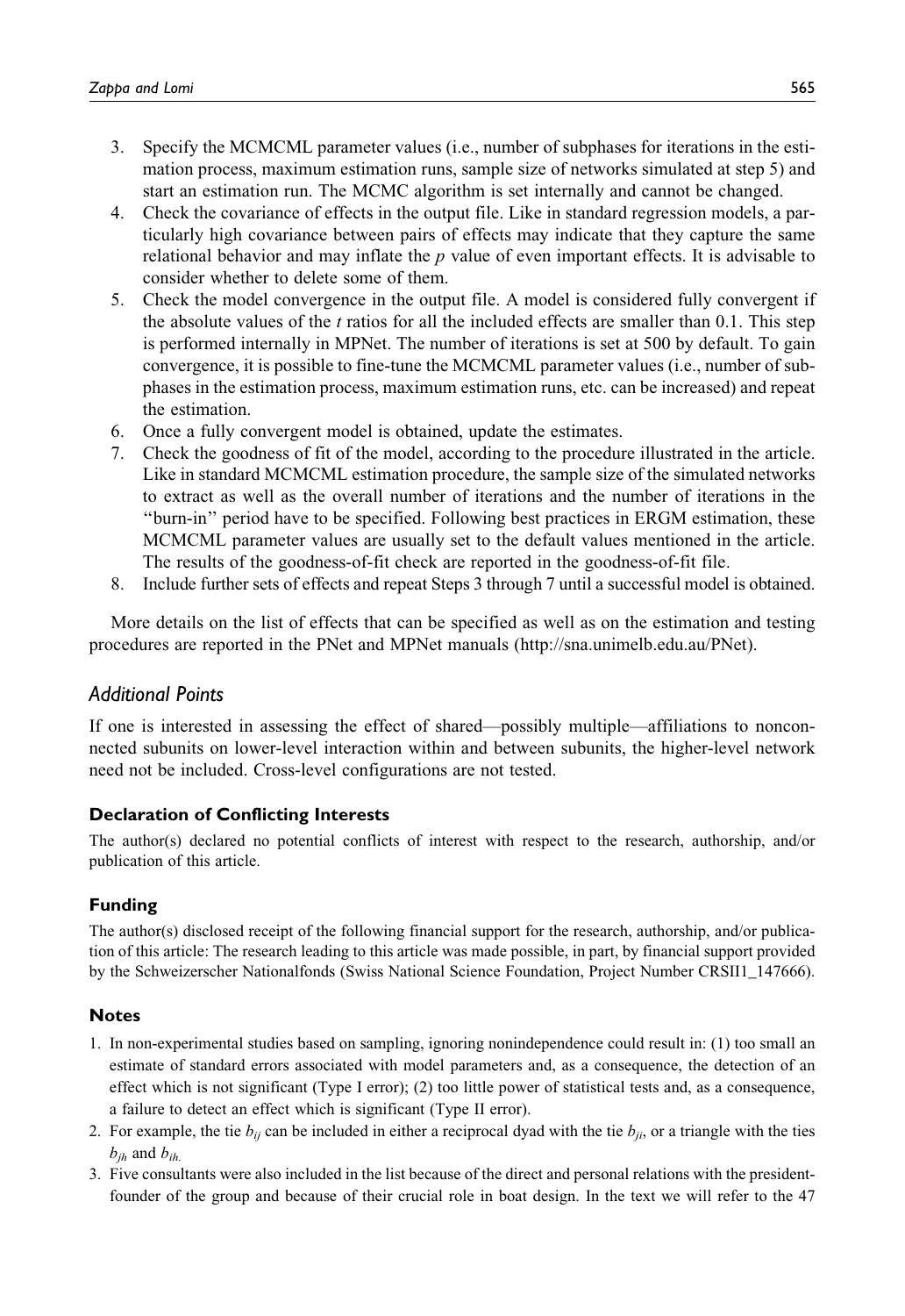respondents generically as *managers* unless the distinction between *managers* and *consultants* is essential to the argument.

- 4. Our ''bottom-up'' approach to reconstructing the intraorganizational hierarchy between the subsidiary units has a high degree of nominal validity because all the relations of subordination flow from the corporate center (which is superordinate) to the subsidiaries. Our approach also allows us, however, to discover hierarchical relations between subsidiaries. See Figure 1.
- 5. The parameter  $\lambda$  takes value 4, which corresponds to a highly skewed out-degree distribution. Thus, a small number of very active organizational members coexist with a majority of others who are likely to interact with few colleagues (Hunter, 2007; Hunter & Handcock, 2006).
- 6. The burn-in refers to the practice of disregarding (and throwing away) the initial portion of  $t$  steps or iterations of a Markov chain sample, so that the effect of the initial values on the estimation process is minimized. This portion of t steps is indicated as burn-in period. After the burn-in period, the Markov chain is run normally and each iteration is used in the MCMC calculations. The burn-in period is common to many MCMC algorithms.

#### **References**

- Antonakis, J., Bendahan, S., Jacquart, P., & Lalive, R. (2010). On making causal claims: A review and recommendations. The Leadership Quarterly, 21(6), 1086-1120.
- Argote, L., McEvily, B., & Reagans, R. (2003). Managing knowledge in organizations: An integrative framework and review of emerging themes. Management Science, 49(4), 571-582.
- Balkundi, P., & Kilduff, M. (2006). The ties that lead: A social network approach to leadership. The Leadership Quarterly, 17(4), 419-439.
- Baum, J. A., & Ingram, P. (2002). Interorganizational learning and network organization: Toward a behavioral theory of the interfirm. In The economics of choice, change, and organization: Essays in memory of Richard M. Cyert (pp. 191-218). London: Edward Elgar.
- Beal, D. J., & Dawson, J. F. (2007). On the use of Likert-type scales in multilevel data: Influence on aggregate variables. Organizational Research Methods, 10(4), 657-672.
- Bell, S. T., Towler, A. J., & Fisher, D. M. (2011). A multilevel examination of the influence of trainee-trainer gender dissimilarity and trainee-classroom gender composition dissimilarity on trainee knowledge acquisition. Human Resource Development Quarterly, 22(3), 343-372.
- Bliese, P. D., Chan, D., & Ployhart, R. E. (2007). Multilevel methods: Future directions in measurement, longitudinal analyses, and nonnormal outcomes. Organizational Research Methods, 10, 551-563.
- Bliese, P. D., Halverson, R. R., & Schriesheim, C. A. (2002). Benchmarking multilevel methods in leadership: The articles, the model, and the data set. The Leadership Quarterly, 13(1), 3-14.
- Borgatti, S. P., & Foster, P. C. (2003). The network paradigm in organizational research: A review and typology. Journal of Management, 29(6), 991-1013.
- Brass, D. J. (2000). Networks and frog ponds: Trends in multilevel research. In K. J. Klein & W. J. Kozlowski (Eds.), Multilevel theory, research, and methods in organizations: Foundations, extensions, and new directions (pp. 557-571). San Francisco, CA: Jossey-Bass.
- Brass, D. J., & Burkhardt, M. E. (1992). Centrality and power in organizations. In N. Nohria & R. Eccles (Eds.), Networks and organizations: Structure, form, and action (pp. 191-215). Boston, MA: Harvard Business School Press.
- Brass, D. J., & Burkhardt, M. E. (1993). Potential power and power use: An investigation of structure and behavior. Academy of Management Journal, 36(3), 441-470.
- Brass, D. J., Galaskiewicz, J., Greve, H. R., & Tsai, W. (2004). Taking stock of networks and organizations: A multilevel perspective. Academy of Management Journal, 47(6), 795-817.
- Brass, D. J., Labianca, G., Mehra, A., Halgin, D. S., & Borgatti, S. P. (Eds.). (2014). Research in the sociology of organizations. Bradford, UK: Emerald Publishing.
- Bryk, A. S., & Raudenbush, S. W. (1992). Hierarchical linear models: Applications and data analysis methods. Newbury Park, CA: Sage.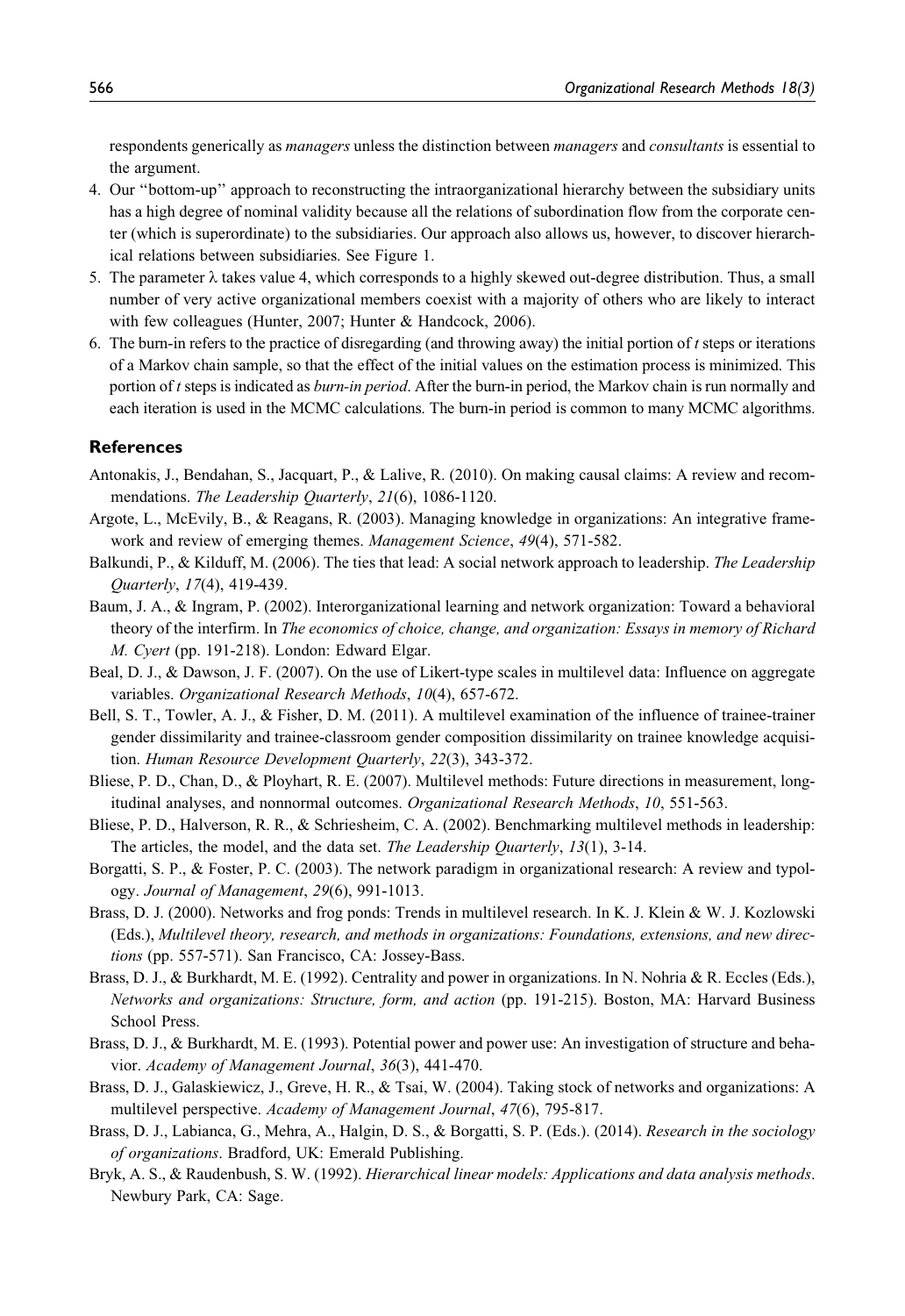- Burt, R. S. (1992). The social structure of competition. In N. Nohria & R. Eccles (Eds.), Networks and organizations: Structure, form, and action (pp. 57-91). Boston, MA: Harvard Business School Press.
- Burt, R. S. (2004). Structural holes and good ideas. American Journal of Sociology, 110(2), 349-399.
- Caimo, A., & Lomi, A. (2015). Knowledge sharing in organizations. A Bayesian analysis of the role of reciprocity and formal structure. Journal of Management, 41(2), 665-691.
- Carpenter, M. A., Li, M., & Jiang, H. (2012). Social network research in organizational contexts a systematic review of methodological issues and choices. Journal of Management, 38(4), 1328-1361.
- Carson, J. B., Tesluk, P. E., & Marrone, J. A. (2007). Shared leadership in teams: An investigation of antecedent conditions and performance, Academy of Management Journal, 50(5), 1217-1234.
- Chen, G. (2005). Newcomer adaptation in teams: Multilevel antecedents and outcomes. Academy of Management Journal, 48(1), 101-116.
- Contractor, N., Wasserman, S., & Faust, K. (2006). Testing multi-theoretical multilevel hypotheses about organizational networks: An analytic framework and empirical example. Academy of Management Review, 31(3), 681-703.
- Dokko, G., Kane, A. A., & Tortoriello, M. (2014). One of us or one of my friends: How social identity and tie strength shape the creative generativity of boundary-spanning ties. Organization Studies, 35(5), 703-726.
- Fernandez, R. M. (1991). Structural bases of leadership in intraorganizational networks. Social Psychology Quarterly, 54(1), 36-53.
- Goodreau, S. M. (2007). Advances in exponential random graph (p\*) models applied to a large social network. Social Networks, 29(2), 231-248.
- Granovetter, M. (2005). Business groups and social organization. In N. J. Smelser & R. Swedberg (Eds.), Handbook of economic sociology (2nd ed., pp. 429-450). New York and Princeton: Russell Sage Foundation and Princeton University Press.
- Hansen, M. T. (1999). The search-transfer problem: The role of weak ties in sharing knowledge across organization sub-units. Administrative Science Quarterly, 44(1), 82-111.
- Hirst, G., Van Knippenberg, D., Chen, C. H., & Sacramento, C. A. (2011). How does bureaucracy impact individual creativity? A cross-level investigation of team contextual influences on goal-orientation-creativity relationships. Academy of Management Journal, 54(3), 624-641.
- Hofmann, D. A. (1997). An overview of the logic and rationale of hierarchical linear models. Journal of Management, 23(6), 723-744.
- Hunter, D. R. (2007). Curved exponential family models for social networks. Social Networks, 29(2), 216-230.
- Hunter, D. R., Goodreau, S. M., & Handcock, M. S. (2008). Goodness of fit of social network models. *Journal* of the American Statistical Association, 103(481), 248-258.
- Hunter, D. R., & Handcock, M. S. (2006). Inference in curved exponential family models for networks. *Journal* of Computational and Graphical Statistics, 15(3), 565-583.
- Ibarra, H., Kilduff, M., & Tsai, W. (2005). Zooming in and out: Connecting individuals and collectivities at the frontiers of organizational network research. Organization Science, 16(4), 327-331.
- Kilduff, M., & Krackhardt, D. (1994). Bringing the individual back in: A structural analysis of the internal market for reputation in organizations. Academy of Management Journal, 37(1), 87-108.
- Klein, K. J., & Kozlowski, S. W. J. (2000). Multilevel theory, research, and methods in organizations: Foundations, extensions, and new directions. San Francisco, CA: Jossey-Bass.
- Kleinbaum, A. M., Stuart, T. E., & Tushman, M. L. (2013). Discretion within constraint: Homophily and structure in a formal organization. Organization Science, 24(5), 1316-1336.
- Koskinen, J., & Lomi, A. (2013). The local structure of globalization. Journal of Statistical Physics, 151(3-4), 523-548.
- Kozlowski, S. W. J., & Klein, K. J. (2000). A multilevel approach to theory and research in organizations: Contextual, temporal, and emergent processes. In K. J. Klein & S. W. J. Kozlowski (Eds.), Multilevel theory, research, and methods in organizations: Foundations, extensions, and new directions (pp. 3-90). San Francisco, CA: Jossey-Bass.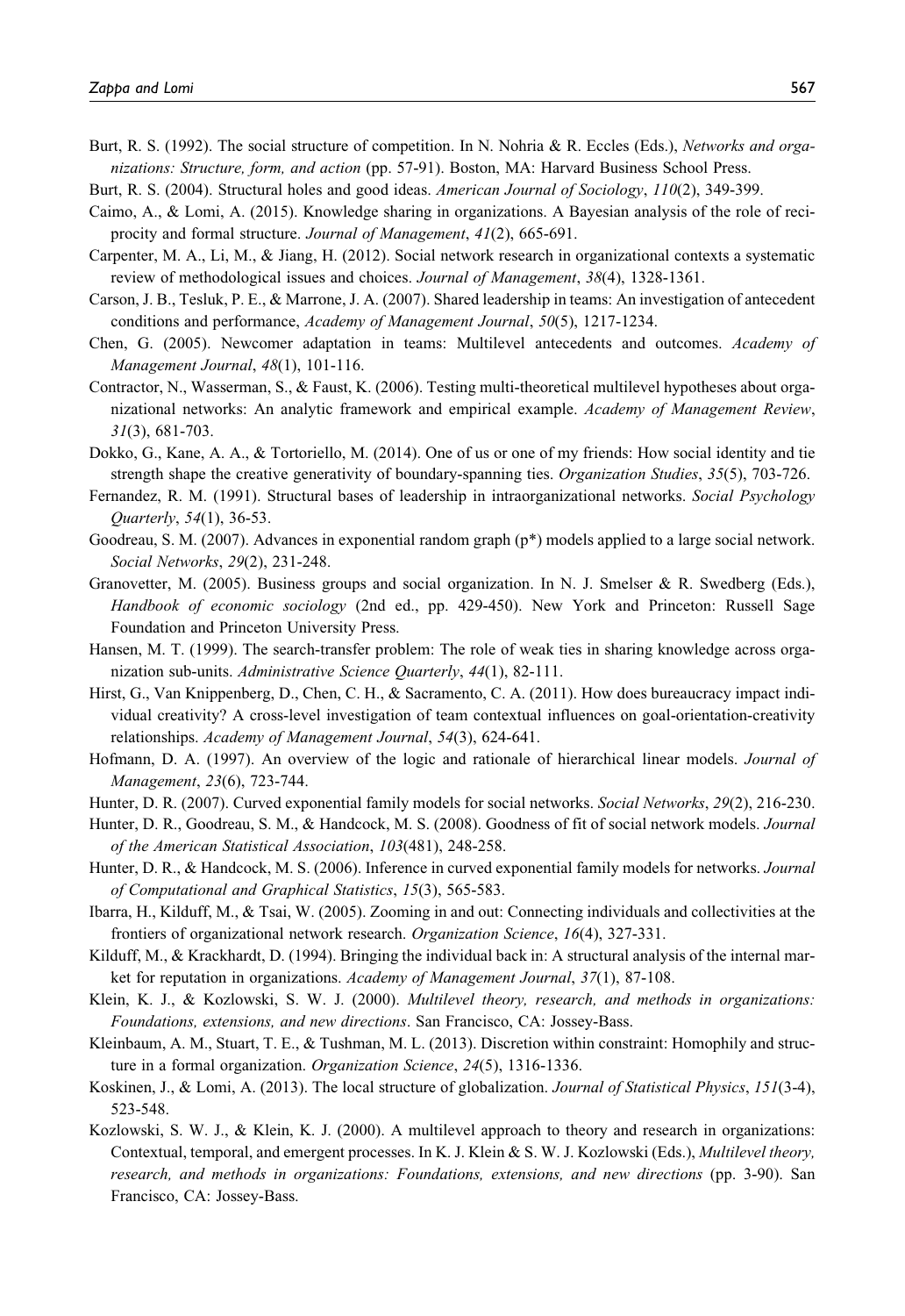- Lazega, E., Jourda, M. T., Mounier, L., & Stofer, R. (2008). Catching up with big fish in the big pond? Multilevel network analysis through linked design. Social Networks, 30(2), 159-176.
- Li, M. (2013). Social network and social capital in leadership and management research: A review of causal methods. The Leadership Quarterly, 24(5), 638-665.
- Lomi, A., & Larsen, E. (2001). Dynamics of organizations. AAAI and MIT Press.
- Lomi, A., Lusher, D., Pattison, P. E., & Robins, G. L. (2013). The focused organization of advice relations: A study in boundary crossing. Organization Science, 25(2), 438-457.
- Lomi, A., & Stadtfeld, C. (2014). Social networks and social settings: Developing a coevolutionary view. In J. Friedrichs & A. Nonnenmacher (Eds.), Social contexts and social mechanisms. Special issue of the Kölner Zeitschrift für Soziologie und Sozialpsychologie, 66(1): 395-415.
- Luce, R. D., & Perry, A. D. (1949). A method of matrix analysis of group structure. Psychometrika, 14(1), 95-116.
- Lusher, D., Koskinen, J., & Robins, G. L. (2013). Exponential random graph models for social networks: Theory, methods, and applications. Cambridge, UK: Cambridge University Press.
- March, J. G., & Simon, H. A. (1958). Organizations. New York, NY: John Wiley and Sons.
- McCulloh, I., Armstrong, H., & Johnson, A. (2013). Social network analysis with applications. New York, NY: Wiley.
- McEvily, B., Soda, G., & Tortoriello, M. (2014). More formally: Rediscovering the missing link between formal organization and informal social structure. The Academy of Management Annals, 8(1), 299-345.
- McLaren, T. S., Head, M. M., Yuan, Y. F., & Chan, Y. E. (2011). A multilevel model for measuring fit between a firm's competitive strategies and information systems capabilities. MIS Quarterly, 35(4), 909-929.
- Mehra, A., Kilduff, M., & Brass, D. J. (2001). The social networks of high and low self-monitors: Implications for workplace performance. Administrative Science Quarterly, 46(1), 121-146.
- Moliterno, T. P., & Mahony, D. M. (2011). Network theory of organization: A multilevel approach. Journal of Management, 37(2), 443-467.
- Monge, P. R., & Contractor, N. S. (2003). Theories of communication networks. Oxford, UK: Oxford University Press.
- Mumford, M. D., Antes, A. L., Caughron, J. J., & Friedrich, T. L. (2008). Charismatic, ideological, and pragmatic leadership: Multi-level influences on emergence and performance. The Leadership Quarterly, 19(2), 144-160.
- Oh, H., Labianca, G., & Chung, M. H. (2006). A multilevel model of group social capital. Academy of Management Review, 31(3), 569-582.
- Pattison, P. E., & Robins, G. L. (2002). Neighbourhood-based models for social networks. Sociological Methodology, 32, 301-337.
- Ployhart, R. E., & Moliterno, T.P. (2011). Emergence of the human capital resource: A multilevel model. Academy of Management Review, 36(1), 127-150.
- Podolny, J. M., & Baron, J. N. (1997). Resources and relationships: Social networks and mobility in the workplace. American Sociological Review, 62(5), 673-693.
- Porter, L., & Schneider, B. (2014). What was, what is, and what may be in OP/OB. Annual Review of Organizational Psychology and Organizational Behavior, 1(1), 1-21.
- Reagans, R., & McEvily, B. (2003). Network structure and knowledge transfer: The effects of cohesion and range. Administrative Science Quarterly, 48(2), 240-267.
- Reagans, R., & Zuckerman, E. W. (2001). Networks, diversity, and productivity: The social capital of corporate R&D teams. Organization Science, 12(4), 502-517.
- Robins, G. L., Elliott, P., & Pattison, P. E. (2001). Network models for social selection processes. Social Networks, 23(1), 1-30.
- Robins, G. L., & Lusher, D. (2013). Illustrations: Simulation, estimation and goodness of fit. In D. Lusher, J. Koskinen, & G. L. Robins (Eds.), Exponential random graph models for social networks: Theory, methods and applications (pp. 167-186). Cambridge, UK: Cambridge University Press.